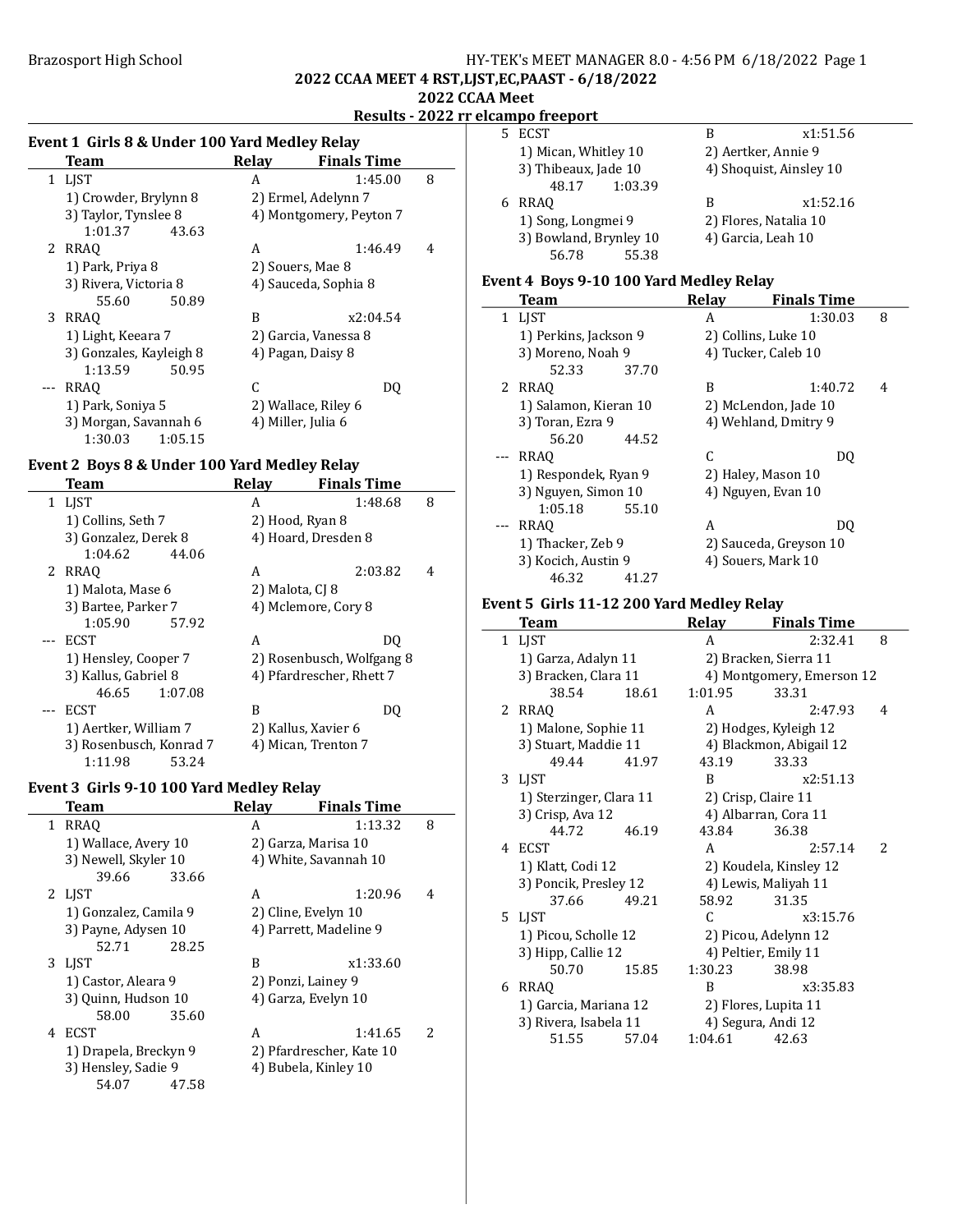# Brazosport High School **HY-TEK's MEET MANAGER 8.0 - 4:56 PM 6/18/2022** Page 2 2022 CCAA MEET 4 RST,LJST,EC,PAAST - 6/18/2022 2022 CCAA Meet

Results - 2022 rr elcampo freeport

#### Event 6 Boys 11-12 200 Yard Medley Relay

| Team                    |       | Relay                   | <b>Finals Time</b>   |   |
|-------------------------|-------|-------------------------|----------------------|---|
| 1 RRAO                  |       | A                       | 2:50.65              | 8 |
| 1) Myers, Bear 12       |       |                         | 2) Colligan, Gage 12 |   |
| 3) Ping, Brandon 12     |       |                         | 4) Lewis, James 11   |   |
| 45.69                   | 38.87 | 51.93                   | 34.16                |   |
| 2 LIST                  |       | A                       | 2:58.48              | 4 |
| 1) Pyeatt, Carson 12    |       |                         | 2) Ermel, Bryce 11   |   |
| 3) Challenger, Grant 12 |       | 4) Hulslander, Sylas 12 |                      |   |
| 38.87                   | 58.69 | 15.48                   | 1:05.44              |   |
| <b>RRAO</b>             |       | B                       | DO                   |   |
| 1) Garza, Andy 11       |       |                         | 2) Brian, Liam 11    |   |
| 3) Luo, Justin 12       |       |                         | 4) Shaw, Colten 11   |   |
| 51.38                   | 52.49 | 1:00.25                 | 38.22                |   |

# Event 7 Girls 13-14 200 Yard Medley Relay

|  | <b>Team</b>                                  |       | Relay | <b>Finals Time</b>   |   |
|--|----------------------------------------------|-------|-------|----------------------|---|
|  | 1 RRAO                                       |       | А     | 2:29.69              | 8 |
|  | 1) Miller, Kalei 13                          |       |       | 2) White, Emmah 13   |   |
|  | 3) Taylor, Jordyn 14                         |       |       | 4) Ping, Micaela 14  |   |
|  | 37.72                                        | 39.83 | 38.91 | 33.23                |   |
|  | 2 LJST                                       |       | А     | 2:49.33              |   |
|  | 1) Jones, Allie 13<br>3) Wilkinson, Julia 13 |       |       | 2) Harris, Bailey 14 |   |
|  |                                              |       |       | 4) Cline, Reese 14   |   |
|  | 44.63                                        | 45.06 | 36.93 | 42.71                |   |

#### Event 9 Girls 15-18 200 Yard Medley Relay

|   | Team                   |       | Relav                 | <b>Finals Time</b>  |   |
|---|------------------------|-------|-----------------------|---------------------|---|
| 1 | <b>RRAO</b>            |       | А                     | 2:09.52             | 8 |
|   | 1) Malone, Bailey 18   |       | 2) Light, Ava 15      |                     |   |
|   | 3) Salamon, Colette 15 |       |                       | 4) Garza, Danica 15 |   |
|   | 33.75                  | 34.73 | 31.98                 | 29.06               |   |
| 2 | RRAO                   |       | B                     | x2:28.81            |   |
|   | 1) Faccini, Paula 15   |       | 2) Song, Jiaying 16   |                     |   |
|   | 3) Trevino, Estela 15  |       | 4) Cantu, Andriana 15 |                     |   |
|   | 39.41                  | 43.34 | 34.41                 | 31.65               |   |
| 3 | <b>RRAO</b>            |       |                       | x2:32.36            |   |
|   | 1) Chancoco, Deana 18  |       |                       | 2) Marvin, Emma 18  |   |
|   | 3) Martinez, Bianca 15 |       |                       | 4) Juarez, Abby 15  |   |
|   | 42.81                  | 46.87 | 32.52                 | 30.16               |   |

### Event 10 Boys 15-18 200 Yard Medley Relay

|   | <b>Team</b>              | Relav | <b>Finals Time</b>        |   |
|---|--------------------------|-------|---------------------------|---|
| 1 | RRAO                     | А     | 1:46.27                   | 8 |
|   | 1) Esparza, Ethan 15     |       | 2) Goodrich, Dustin 17    |   |
|   | 3) Spurlock, Britt 15    |       | 4) Peralta, Jonathan 15   |   |
|   | 2 LJST                   | A     | 2:04.40                   | 4 |
|   | 1) Albarran, Benjamin 13 |       | 2) Ponzi, Trey 18         |   |
|   | 3) Latta, Benjamin 17    |       | 4) Wilkinson, Jonathan 13 |   |
|   | 3 RRAQ                   |       | x2:14.51                  |   |
|   | 1) Mody, Nakul 17        |       | 2) Brian, Jonny 17        |   |
|   | 3) Rilliet, IV, Wayne 15 |       | 4) Sauceda, Christian 15  |   |
|   | <b>RRAO</b>              | B     | DO                        |   |
|   | 1) Sugawara, Ian 16      |       | 2) Gonzales, Diego 15     |   |
|   | 3) Felan, Colin 18       |       | 4) Sugawara, Connor 16    |   |
|   |                          |       |                           |   |

#### Event 11 Women 19 & Over 200 Yard Medley Relay Team Relay Finals Time<br>1 LIST A 2:44.88 A 2:44.88 8 1) Garza, Amanda 35 2) Albarran, Celeste 41<br>3) Gambrel, Sarah 16 4) Hoard, Missy 40 3) Gambrel, Sarah 16  $\qquad$  4) Hoard, Missy 4<br>53.65  $\qquad$  41.48  $\qquad$  32.20  $\qquad$  37.55 41.48 --- RRAQ A DO 1) Stavinoha, Darci 28 2) Chancoco, Gemini 24<br>3) Pierce, Morgan 19 4) Cantu, Bianca 24 3) Pierce, Morgan 19 4) Cantu, Bianca 2<br>36.70 37.52 16.70 54.46 37.52

### Event 13 Girls 8 & Under 50 Yard Freestyle

|    | <b>Name</b>          |   | AgeSchool   | <b>Finals Time</b> |   |
|----|----------------------|---|-------------|--------------------|---|
|    | 1 Taylor, Tynslee    | 8 | <b>LIST</b> | 44.12              | 6 |
|    | 2 Rivera, Victoria   | 8 | <b>RRAO</b> | 47.34              | 4 |
|    | 3 Aparicio, Isabelle | 8 | PAC-ST      | 47.74              | 3 |
|    | 4 Montgomery, Peyton | 7 | LJST        | 48.76              | 2 |
|    | 5 Crowder, Brylynn   | 8 | <b>LIST</b> | x49.38             |   |
| 6  | Flores, Caelyn       | 8 | PAC-ST      | 51.79              | 1 |
|    | 7 Aparicio, Alivia   | 8 | PAC-ST      | x51.85             |   |
| 8  | Souers, Mae          | 8 | <b>RRAO</b> | 52.43              |   |
| 9  | Garza, Anika         |   | <b>LIST</b> | x53.83             |   |
|    | 10 Sauceda, Sophia   | 8 | <b>RRAO</b> | x55.84             |   |
| 11 | Shoquist, Piper      |   | <b>ECST</b> | 1:13.35            |   |
|    | 12 Fleming, Julia    |   | <b>LIST</b> | x1:15.01           |   |

### Event 14 Boys 8 & Under 50 Yard Freestyle

| <b>Name</b> |                      |   | AgeSchool   | <b>Finals Time</b> |   |  |
|-------------|----------------------|---|-------------|--------------------|---|--|
| 1           | Malota, CI           | 8 | <b>RRAO</b> | 39.87              | 6 |  |
| 2           | Rosenbusch, Wolfgang | 8 | <b>ECST</b> | 46.80              | 4 |  |
| 3           | Hood, Ryan           | 8 | <b>LIST</b> | 48.55              | 3 |  |
| 4           | Hensley, Cooper      | 7 | <b>ECST</b> | 49.71              | 2 |  |
| 5.          | Pfardrescher, Rhett  |   | <b>ECST</b> | x50.81             |   |  |
| 6           | Hoard, Dresden       | 8 | <b>LIST</b> | 54.50              | 1 |  |
| 7           | Perkins, Parker      |   | <b>LIST</b> | x58.03             |   |  |
| 8           | Kallus, Xavier       | 6 | <b>ECST</b> | x1:02.30           |   |  |
| 9           | Mican, Trenton       |   | <b>ECST</b> | x1:02.82           |   |  |
| 10          | Aertker, William     |   | <b>ECST</b> | x1:10.16           |   |  |
| 11          | Mican, Beau          |   | <b>ECST</b> | x1:17.77           |   |  |
| 12          | Arguello, William    | 6 | <b>LIST</b> | x1:18.03           |   |  |
| 13          | Hood, Drew           | 6 | <b>LIST</b> | x1:22.58           |   |  |
| 14          | Reck, Cameron        | 6 | <b>ECST</b> | x1:32.70           |   |  |

### Event 15 Girls 9-10 50 Yard Freestyle

|    | Name                |    | <b>AgeSchool</b> | <b>Finals Time</b> |   |  |
|----|---------------------|----|------------------|--------------------|---|--|
|    | 1 Payne, Adysen     |    | 10 LIST          | 34.57              | 6 |  |
|    | 2 White, Savannah   | 10 | RRAQ             | 35.42              | 4 |  |
|    | 3 Wallace, Avery    | 10 | <b>RRAO</b>      | 35.68              | 3 |  |
|    | 4 Aertker, Annie    | 9  | <b>ECST</b>      | 38.85              | 2 |  |
|    | 5 Newell, Skyler    | 10 | <b>RRAO</b>      | x39.53             |   |  |
| 6  | Garza, Marisa       | 10 | <b>RRAO</b>      | x40.38             |   |  |
|    | 7 Drapela, Breckyn  | 9  | <b>ECST</b>      | 42.78              | 1 |  |
| 8  | Hensley, Sadie      | 9  | <b>ECST</b>      | x43.95             |   |  |
| 9  | Pfardrescher, Kate  | 10 | <b>ECST</b>      | x44.14             |   |  |
|    | 10 Nguyen, Melanie  | 9  | PAC-ST           | 45.94              |   |  |
| 11 | Mican, Whitley      | 10 | <b>ECST</b>      | x48.18             |   |  |
|    | 12 Bowland, Brynley | 10 | <b>RRAO</b>      | x49.65             |   |  |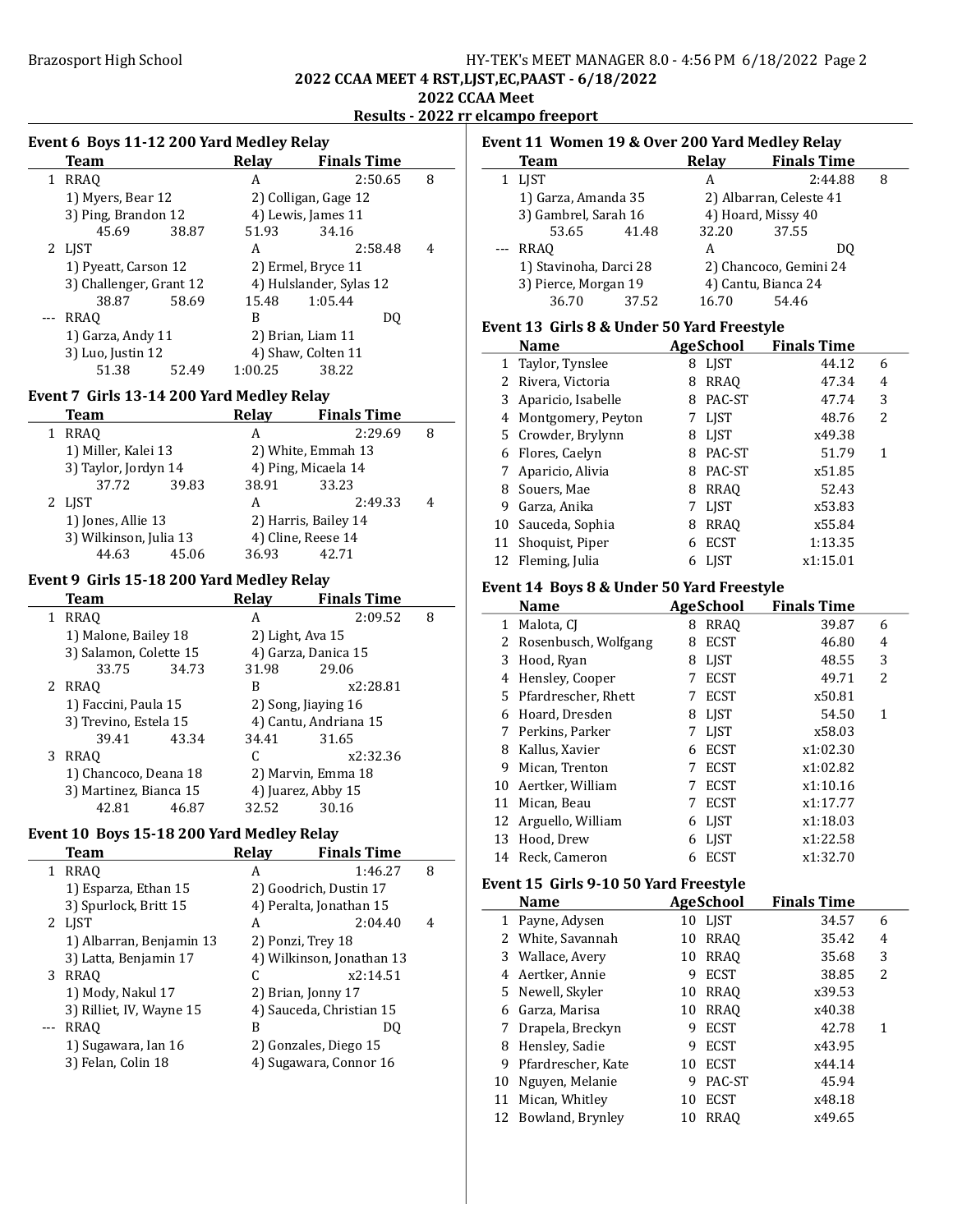# Brazosport High School **HY-TEK's MEET MANAGER 8.0 - 4:56 PM 6/18/2022** Page 3

#### 2022 CCAA MEET 4 RST,LJST,EC,PAAST - 6/18/2022 2022 CCAA Meet

Results - 2022 rr elcampo freeport

|              | (Event 15 Girls 9-10 50 Yard Freestyle) |    |                  |                    |                |
|--------------|-----------------------------------------|----|------------------|--------------------|----------------|
|              | <b>Name</b>                             |    | <b>AgeSchool</b> | <b>Finals Time</b> |                |
| 13           | Ponzi, Lainey                           |    | 9 LJST           | 50.66              |                |
|              | 14 Garcia, Leah                         |    | 10 RRAQ          | x50.71             |                |
|              | 15 Fleming, Kate                        | 9  | LJST             | x55.31             |                |
|              | 16 Bubela, Kinley                       |    | 10 ECST          | x57.54             |                |
|              | 17 Thibeaux, Jade                       | 10 | ECST             | x1:02.26           |                |
| 18           | Shoquist, Ainsley                       | 10 | <b>ECST</b>      | x1:03.05           |                |
|              | Event 16 Boys 9-10 50 Yard Freestyle    |    |                  |                    |                |
|              | Name                                    |    | <b>AgeSchool</b> | <b>Finals Time</b> |                |
| $\mathbf{1}$ | Sauceda, Greyson                        |    | 10 RRAQ          | 35.78              | 6              |
| 2            | Moreno, Noah                            | 9  | <b>LJST</b>      | 37.61              | 4              |
| 3            | Thacker, Zeb                            | 9  | <b>RRAQ</b>      | 39.68              | 3              |
|              | 4 Toran, Ezra                           |    | 9 RRAQ           | x40.98             |                |
| 5            | Souers, Mark                            |    | 10 RRAQ          | x43.46             |                |
|              | 6 Perkins, Jackson                      | 9  | LJST             | 44.41              | $\overline{2}$ |
| 7            | Kocich, Austin                          | 9  | <b>RRAQ</b>      | x46.48             |                |
| 8            | Broussard, Silas                        | 9  | <b>LJST</b>      | x47.06             |                |
| 9            | Wehland, Dmitry                         |    | 9 RRAQ           | x47.07             |                |
| 10           | Haley, Mason                            | 10 | <b>RRAQ</b>      | x50.56             |                |
| 11           | McLendon, Jade                          | 10 | <b>RRAQ</b>      | x51.03             |                |
| 12           | Nguyen, Evan                            | 10 | RRAQ             | x52.55             |                |
| 13           | Respondek, Ryan                         | 9  | RRAQ             | x55.08             |                |
| 14           | Bubela, Kaiden                          | 9  | <b>ECST</b>      | 56.69              | 1              |
| 15           | Nguyen, Simon                           | 10 | <b>RRAQ</b>      | x1:00.73           |                |
| 16           | Hussain, Bilal                          | 10 | <b>RRAQ</b>      | x1:15.63           |                |
|              |                                         |    |                  |                    |                |
|              | Event 17 Girls 11-12 100 Yard Freestyle |    |                  |                    |                |
|              | <b>Name</b>                             |    | <b>AgeSchool</b> | <b>Finals Time</b> |                |
| $\mathbf{1}$ | Montgomery, Emerson                     |    | 12 LJST          | 1:10.43            | 6              |
|              | 33.40<br>37.03                          |    |                  |                    |                |
| 2            | Klatt, Codi                             | 12 | <b>ECST</b>      | 1:10.47            | 4              |
|              | 33.77<br>36.70                          |    |                  |                    |                |
| 3            | Blackmon, Abigail                       | 12 | <b>RRAQ</b>      | 1:15.97            | 3              |
|              | 36.25<br>39.72                          |    |                  |                    |                |
| 4            | Bracken, Sierra                         | 11 | LJST             | 1:19.87            | 2              |
| 5            | 36.70<br>43.17                          |    |                  | x1:24.41           |                |
|              | Albarran, Cora<br>40.55                 | 11 | <b>LJST</b>      |                    |                |
| 6            | 43.86<br>Stuart, Maddie                 | 11 | <b>RRAQ</b>      | 1:25.79            | $\mathbf{1}$   |
|              | 40.59<br>45.20                          |    |                  |                    |                |
| 7            | Crisp, Claire                           | 11 | <b>LIST</b>      | x1:25.93           |                |
|              | 41.94<br>43.99                          |    |                  |                    |                |
| 8            | Koudela, Kinsley                        | 12 | ECST             | 1:27.24            |                |
|              | 40.08<br>47.16                          |    |                  |                    |                |
| 9            | Garcia, Mariana                         | 12 | <b>RRAQ</b>      | x1:30.88           |                |
|              | 43.78<br>47.10                          |    |                  |                    |                |
| 10           | Flores, Lupita                          | 11 | <b>RRAQ</b>      | x1:31.10           |                |
|              | 43.75<br>47.35                          |    |                  |                    |                |
| 11           | Pagan, Deborah                          | 11 | <b>RRAQ</b>      | x1:31.95           |                |
|              | 43.68<br>48.27                          |    |                  |                    |                |
| 12           | Hipp, Callie                            | 12 | <b>LJST</b>      | x1:33.48           |                |
| 13           | Peltier, Emily                          | 11 | <b>LJST</b>      | x1:34.57           |                |
| 14           | Poncik, Presley                         | 12 | <b>ECST</b>      | x1:36.33           |                |
|              |                                         |    |                  |                    |                |
|              | 44.88<br>51.45                          |    |                  |                    |                |

|   | 15 Martinez, Arianna                   |         | 11 RRAO   | x1:38.34           |                |
|---|----------------------------------------|---------|-----------|--------------------|----------------|
|   | 46.04                                  | 52.30   |           |                    |                |
|   | Event 18 Boys 11-12 100 Yard Freestyle |         |           |                    |                |
|   | Name                                   |         | AgeSchool | <b>Finals Time</b> |                |
|   | 1 Respondek, Gus                       |         | 12 ECST   | 1:07.73            | 6              |
|   | 33.00                                  | 34.73   |           |                    |                |
|   | 2 Colligan, Gage                       |         | 12 RRAQ   | 1:10.36            | 4              |
|   | 34.42                                  | 35.94   |           |                    |                |
|   | 3 Pyeatt, Carson                       |         | 12 LJST   | 1:12.85            | 3              |
|   | 34.35                                  | 38.50   |           |                    |                |
|   | 4 Myers, Bear                          |         | 12 RRAO   | 1:21.24            | $\overline{2}$ |
|   | 36.23                                  | 45.01   |           |                    |                |
|   | 5 Brian, Liam                          |         | 11 RRAO   | x1:34.80           |                |
|   | 45.03                                  | 49.77   |           |                    |                |
|   | 6 Luo, Justin                          |         | 12 RRAO   | x1:38.76           |                |
|   | 46.57                                  | 52.19   |           |                    |                |
| 7 | Hoang, Alvin                           |         | 11 RRAQ   | x1:42.75           |                |
|   | 46.72                                  | 56.03   |           |                    |                |
| 8 | Thibeaux, Jude                         |         | 12 ECST   | 1:53.70            | 1              |
|   | 49.57                                  | 1:04.13 |           |                    |                |
|   |                                        |         |           |                    |                |

### Event 19 Girls 13-14 100 Yard Freestyle

| <b>Name</b>         |       | <b>AgeSchool</b> | <b>Finals Time</b> |               |
|---------------------|-------|------------------|--------------------|---------------|
| 1 Chilton, Kate     |       | 13 ECST          | 1:13.78            | 6             |
| 34.64               | 39.14 |                  |                    |               |
| 2 Jones, Allie      |       | 13 LJST          | 1:25.93            | 4             |
| 42.94               | 42.99 |                  |                    |               |
| 3 Sosienski, Sophia |       | 14 RRAO          | 1:26.56            | 3             |
| 40.70               | 45.86 |                  |                    |               |
| 4 Cline, Reese      |       | 14 LIST          | 1:27.99            | $\mathcal{P}$ |
| 43.70               | 44.29 |                  |                    |               |

# Event 20 Boys 13-14 100 Yard Freestyle

| <b>Name</b> |                       |       | AgeSchool | <b>Finals Time</b> |         |   |
|-------------|-----------------------|-------|-----------|--------------------|---------|---|
|             | 1 Albarran, Benjamin  |       |           | 13 LIST            | 58.62   | 6 |
|             | 28.16                 | 30.46 |           |                    |         |   |
|             | 2 Gonzales, Dylan     |       | 13        | <b>RRAO</b>        | 1:04.24 | 4 |
|             | 31.23                 | 33.01 |           |                    |         |   |
|             | 3 Aguirre, Julian     |       |           | 14 ECST            | 1:04.41 | 3 |
|             | 30.94                 | 33.47 |           |                    |         |   |
|             | 4 Wilkinson, Jonathan |       |           | 13 LIST            | 1:05.21 | 2 |
|             | 30.98                 | 34.23 |           |                    |         |   |
|             | 5 McLendon, Jodi      |       |           | 14 RRAO            | 1:21.23 | 1 |
|             | 38.91                 | 42.32 |           |                    |         |   |
|             | 6 Spring, Dean        |       | 13        | ECST               | 1:30.47 |   |
|             | 41.40                 | 49.07 |           |                    |         |   |
| 7           | Trammell, Jake        |       | 13        | PAC-ST             | 1:49.48 |   |
|             | 50.92                 | 58.56 |           |                    |         |   |

# Event 21 Girls 15-18 100 Yard Freestyle

| <b>Name</b>       |       | <b>AgeSchool</b> | <b>Finals Time</b> |   |  |
|-------------------|-------|------------------|--------------------|---|--|
| 1 Malone, Bailey  |       | 18 RRAO          | 1:04.65            |   |  |
| 30.34             | 34.31 |                  |                    |   |  |
| 2 Cantu, Andriana |       | 15 RRAO          | 1:09.63            | 4 |  |
| 33.43             | 36.20 |                  |                    |   |  |
| 3 Faccini, Paula  |       | 15 RRAO          | x1:10.88           |   |  |
| 34.25             | 36.63 |                  |                    |   |  |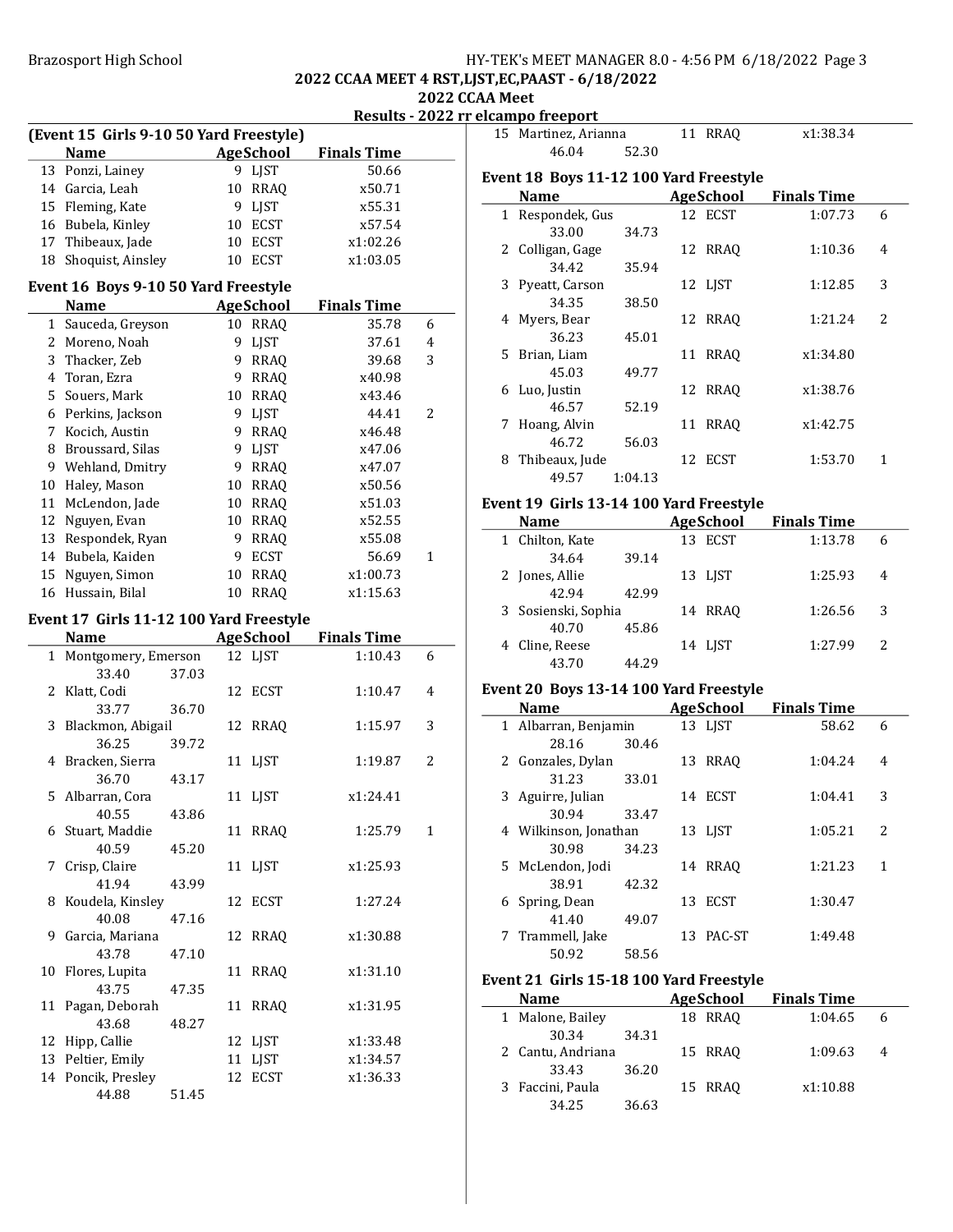### Brazosport High School **HY-TEK's MEET MANAGER 8.0 - 4:56 PM 6/18/2022** Page 4 2022 CCAA MEET 4 RST,LJST,EC,PAAST - 6/18/2022 2022 CCAA Meet

# Results - 2022 rr elcampo freeport

| (Event 21 Girls 15-18 100 Yard Freestyle) |  |  |  |
|-------------------------------------------|--|--|--|
|                                           |  |  |  |

| Name                 |       | <b>AgeSchool</b> | <b>Finals Time</b> |   |  |
|----------------------|-------|------------------|--------------------|---|--|
| 4 Adams, Alana       |       | 15 RRAO          | x1:16.67           |   |  |
| 36.79                | 39.88 |                  |                    |   |  |
| 5 Juarez, Abby       |       | 15 RRAO          | x1:17.93           |   |  |
| 37.19                | 40.74 |                  |                    |   |  |
| Riccio, Sarina<br>6  |       | PAC-ST<br>17     | 1:20.52            | 3 |  |
| 39.12                | 41.40 |                  |                    |   |  |
| 7 Song, Jiaying      |       | 16 RRAO          | x1:30.00           |   |  |
| 42.80                | 47.20 |                  |                    |   |  |
| Fuller, Addison<br>8 |       | PAC-ST<br>15.    | 1:33.41            | 2 |  |
| 43.86                | 49.55 |                  |                    |   |  |

#### Event 22 Boys 15-18 100 Yard Freestyle

|   | Name                 |       | <b>AgeSchool</b> | <b>Finals Time</b> |   |
|---|----------------------|-------|------------------|--------------------|---|
|   | 1 Goodrich, Dustin   |       | 17 RRAO          | 50.84              | 6 |
|   | 24.37                | 26.47 |                  |                    |   |
|   | 2 Garner, Zane       |       | 16 ECST          | 51.26              | 4 |
|   | 24.31                | 26.95 |                  |                    |   |
|   | 3 Felan, Colin       |       | 18 RRAO          | 54.71              | 3 |
|   | 25.95                | 28.76 |                  |                    |   |
|   | 4 Sugawara, Connor   |       | <b>16 RRAO</b>   | x58.30             |   |
|   | 26.82                | 31.48 |                  |                    |   |
|   | 5 Sauceda, Christian |       | 15 RRAO          | x1:00.74           |   |
|   | 29.67                | 31.07 |                  |                    |   |
| 6 | Kubecka, Ty          |       | 17 PAC-ST        | 1:02.94            | 2 |
|   | 30.47                | 32.47 |                  |                    |   |
| 7 | Trammell, James      |       | 15 PAC-ST        | 1:09.40            | 1 |
|   | 33.10                | 36.30 |                  |                    |   |
| 8 | Castillo, Noah       |       | <b>16 RRAO</b>   | x1:36.81           |   |
|   | 40.22                | 56.59 |                  |                    |   |

### Event 23 Women 19 & Over 100 Yard Freestyle

| <b>Name</b>    |       | AgeSchool | <b>Finals Time</b> |         |              |
|----------------|-------|-----------|--------------------|---------|--------------|
| 1 Hoard, Missy |       | 40 LIST   |                    | 1:23.15 | $\mathsf{f}$ |
| 40.85          | 42.30 |           |                    |         |              |

# Event 24 Men 19 & Over 100 Yard Freestyle

| <b>Name</b>        |       | AgeSchool |         | <b>Finals Time</b> |   |
|--------------------|-------|-----------|---------|--------------------|---|
| 1 Parrett, Stephen |       |           | 38 LIST | 53.82              |   |
| 24.76              | 29.06 |           |         |                    |   |
| 2 Griffith, Dustin |       |           | 21 RRAO | 58.50              | 4 |
| 27.82              | 30.68 |           |         |                    |   |
| 3 Hoard, Jack      |       |           | 39 LJST | 1:09.08            | 3 |
| 32.24              | 36.84 |           |         |                    |   |

# Event 25 Girls 6 & Under 25 Yard Backstroke

| <b>Name</b>        | <b>AgeSchool</b> | <b>Finals Time</b> |   |  |
|--------------------|------------------|--------------------|---|--|
| 1 Miller, Julia    | 6 RRAO           | 31.66              | 6 |  |
| 2 Garcia, Evelyn   | PAC-ST           | 32.10              | 4 |  |
| 3 Morgan, Savannah | RRAO<br>6        | 33.13              | 3 |  |
| 4 Quinn, Finley    | 6 LIST           | 33.80              | 2 |  |
| 5 Park, Soniya     | 5 RRAO           | x33.82             |   |  |
| 6 Wallace, Riley   | RRAO<br>6.       | x36.09             |   |  |
| 7 Shoquist, Piper  | <b>ECST</b><br>6 | 46.33              | 1 |  |
| Aparicio, Grace    | PAC-ST           | 47.33              |   |  |
|                    |                  |                    |   |  |

|               | Event 26 Boys 6 & Under 25 Yard Backstroke |   |                  |                    |                |
|---------------|--------------------------------------------|---|------------------|--------------------|----------------|
|               | <b>Name</b>                                |   | AgeSchool        | <b>Finals Time</b> |                |
| $\mathbf{1}$  | Kubecka, Clint                             |   | 6 PAC-ST         | 35.96              | 6              |
| $\mathcal{L}$ | Quinn, Grayson                             | 6 | <b>LIST</b>      | 38.38              | 4              |
|               | 3 Malota, Mase                             | 6 | RRAO             | 41.58              | 3              |
|               | 4 Hood, Drew                               | 6 | <b>LJST</b>      | 42.57              | 2              |
|               | 5 Kallus, Xavier                           | 6 | <b>ECST</b>      | 44.51              | 1              |
|               | --- Reck, Cameron                          | 6 | <b>ECST</b>      | DO.                |                |
|               | Arguello, William                          | 6 | LJST             | DQ                 |                |
|               | Event 27 Girls 7-8 25 Yard Backstroke      |   |                  |                    |                |
|               | <b>Name</b>                                |   | <b>AgeSchool</b> | <b>Finals Time</b> |                |
|               | 1 Park, Priya                              | 8 | <b>RRAO</b>      | 24.08              | 6              |
| 2             | Kubecka, Bailey                            | 8 | PAC-ST           | 26.16              | 4              |
| 3             | Garza, Anika                               | 7 | LJST             | 27.23              | 3              |
|               | 4 Crowder, Brylynn                         | 8 | LIST             | 28.23              | $\overline{c}$ |
| 5.            | Aparicio, Isabelle                         | 8 | PAC-ST           | 28.39              | 1              |
| 6             | Pagan, Daisy                               | 8 | RRAO             | 28.58              |                |
| 7             | Gonzales, Kayleigh                         | 8 | <b>RRAQ</b>      | x28.60             |                |
|               | 8 Parrett, Caitlin                         | 7 | <b>LJST</b>      | x29.19             |                |
|               | 9 Montgomery, Peyton                       | 7 | <b>LIST</b>      | x29.35             |                |
| 10            | Flores, Caelyn                             | 8 | PAC-ST           | x31.11             |                |
| 11            | Tanner, Kynlee                             | 8 | PAC-ST           | x32.35             |                |
| 12            | Light, Keeara                              | 7 | <b>RRAO</b>      | x32.38             |                |
|               | 13 Soliman, Alexis                         | 8 | <b>LIST</b>      | x36.82             |                |
|               | 14 Berardi, Emmy                           | 8 | PAC-ST           | x45.25             |                |
|               | Morones, Madelyn                           | 8 | PAC-ST           | DQ                 |                |

### Event 28 Boys 7-8 25 Yard Backstroke

|       | Name                 |   | <b>AgeSchool</b> | <b>Finals Time</b> |   |
|-------|----------------------|---|------------------|--------------------|---|
| 1     | Gonzalez, Derek      | 8 | LJST             | 20.30              | 6 |
| 2     | Pfardrescher, Rhett  | 7 | ECST             | 24.39              | 4 |
| 3     | Hensley, Cooper      | 7 | <b>ECST</b>      | 25.93              | 3 |
| 4     | Hoard, Dresden       | 8 | <b>LIST</b>      | 29.69              | 2 |
| 5     | Collins, Seth        | 7 | <b>LIST</b>      | x29.72             |   |
| 6     | Bartee, Parker       | 7 | RRAQ             | 29.83              | 1 |
| 7     | Mclemore, Cory       | 8 | <b>RRAO</b>      | 29.95              |   |
| 8     | Perkins, Parker      | 7 | LJST             | x31.35             |   |
| 9     | Aertker, William     | 7 | <b>ECST</b>      | x31.52             |   |
| 10    | Rosenbusch, Konrad   | 7 | <b>ECST</b>      | x32.59             |   |
| 11    | Mican, Trenton       | 7 | <b>ECST</b>      | x34.00             |   |
| 12    | Jacoby, Lane         | 8 | PAC-ST           | 37.39              |   |
| 13    | Christian, Caelum    | 7 | <b>LIST</b>      | x37.88             |   |
| 14    | Baldridge, Alexander | 8 | <b>LIST</b>      | x42.09             |   |
| 15    | Aparicio, Binh       | 7 | PAC-ST           | 45.42              |   |
|       | Rios, Adriel         | 8 | <b>RRAO</b>      | DQ                 |   |
| $---$ | Werner, Jake         | 8 | PAC-ST           | D <sub>0</sub>     |   |
|       | Albert, Brody        | 7 | <b>RRAO</b>      | DQ                 |   |
|       | Mican, Beau          | 7 | <b>ECST</b>      | DQ                 |   |

### Event 29 Girls 9-10 25 Yard Backstroke

| <b>Name</b>           | AgeSchool | <b>Finals Time</b> |   |
|-----------------------|-----------|--------------------|---|
| 1 Gonzalez, Camila    | 9 LIST    | 20.64              |   |
| 2 Drapela, Breckyn    | 9 ECST    | 23.31              | 4 |
| *3 Pfardrescher, Kate | 10 ECST   | x23.50             |   |
| *3 Hensley, Sadie     | ECST      | 23.50              | 3 |
| 5 Castor, Aleara      | LIST      | 23.63              |   |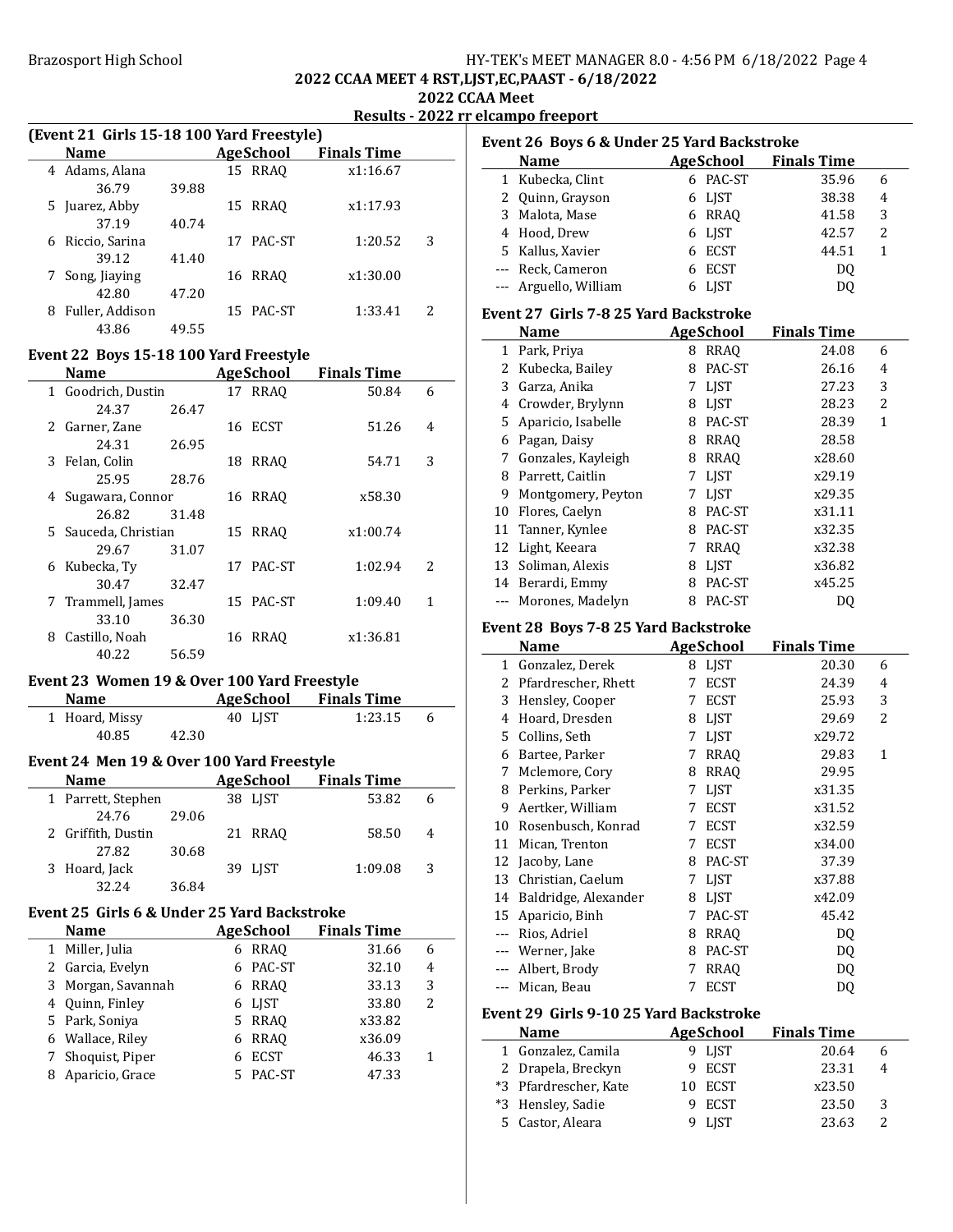### Brazosport High School **HY-TEK's MEET MANAGER 8.0 - 4:56 PM 6/18/2022** Page 5 2022 CCAA MEET 4 RST,LJST,EC,PAAST - 6/18/2022 2022 CCAA Meet

# Results - 2022 rr elcampo freeport

|                | (Event 29 Girls 9-10 25 Yard Backstroke) |    |             |                    |   |
|----------------|------------------------------------------|----|-------------|--------------------|---|
|                | Name                                     |    | AgeSchool   | <b>Finals Time</b> |   |
| 6              | Mican, Whitley                           | 10 | <b>ECST</b> | x23.68             |   |
| 7              | Nguyen, Melanie                          | 9  | PAC-ST      | 24.82              | 1 |
| 8              | Bubela, Kinley                           | 10 | <b>ECST</b> | x26.93             |   |
| 9              | Bowland, Brynley                         | 10 | RRAQ        | 26.96              |   |
| 10             | Flores, Brynna                           | 10 | PAC-ST      | 27.62              |   |
| 11             | Fleming, Kate                            | 9  | LJST        | x30.65             |   |
| 12             | Garza, Rebecca                           | 9  | LJST        | x31.47             |   |
| 13             | Thibeaux, Jade                           | 10 | ECST        | x32.77             |   |
| 14             | Shoquist, Ainsley                        | 10 | <b>ECST</b> | x32.82             |   |
| 15             | Jones, Breanne                           | 9  | LIST        | x33.18             |   |
| 16             | Morones, Analisa                         | 10 | PAC-ST      | x34.12             |   |
| 17             | Sandoval, Adley                          | 9  | PAC-ST      | x38.06             |   |
| 18             | Bernardi, Edie                           | 10 | PAC-ST      | x38.43             |   |
| 19             | Hill, Tinsley                            | 10 | PAC-ST      | x40.27             |   |
|                | Aertker, Annie                           | 9  | ECST        | DQ                 |   |
| $\overline{a}$ | Garcia, Leah                             | 10 | <b>RRAQ</b> | DQ                 |   |
|                | Event 30 Boys 9-10 25 Yard Backstroke    |    |             |                    |   |
|                | Name                                     |    | AgeSchool   | <b>Finals Time</b> |   |
| 1              | Thacker Zeh                              | 9  | <b>RRAO</b> | 22.87              | 6 |

|   | маше               |    | Age School     | гшаіэ і ше |   |  |
|---|--------------------|----|----------------|------------|---|--|
|   | 1 Thacker, Zeb     | 9  | RRAO           | 22.87      | 6 |  |
|   | 2 Respondek, Ryan  | 9  | RRAO           | 25.63      | 4 |  |
|   | 3 Salamon, Kieran  |    | <b>10 RRAO</b> | x25.69     |   |  |
|   | 4 Broussard, Silas |    | 9 LIST         | 27.57      | 3 |  |
|   | 5 Bubela, Kaiden   | 9  | ECST           | 28.01      | 2 |  |
|   | 6 Nguyen, Evan     |    | 10 RRAO        | x31.04     |   |  |
|   | 7 Hussain, Bilal   | 10 | <b>RRAO</b>    | x32.97     |   |  |
| 8 | Garcia, Edward     | 10 | PAC-ST         | 38.11      | 1 |  |
|   | --- Nguyen, Simon  | 10 | <b>RRAO</b>    | D0         |   |  |

# Event 31 Girls 11-12 50 Yard Backstroke

|    | Name                |    | AgeSchool   | <b>Finals Time</b> |                          |
|----|---------------------|----|-------------|--------------------|--------------------------|
| 1  | Klatt, Codi         |    | 12 ECST     | 35.50              | 6                        |
| 2  | Garza, Adalyn       | 11 | <b>LIST</b> | 38.95              | 4                        |
| 3  | Montgomery, Emerson |    | 12 LJST     | 39.16              | 3                        |
| 4  | Bracken, Clara      | 11 | <b>LIST</b> | x40.01             |                          |
| 5. | Malone, Sophie      | 11 | <b>RRAO</b> | 41.44              | $\overline{\mathcal{L}}$ |
| 6  | Sterzinger, Clara   | 11 | <b>LIST</b> | x42.90             |                          |
| 7  | Hodges, Kyleigh     | 12 | <b>RRAO</b> | 45.23              | 1                        |
| 8  | Hipp, Callie        | 12 | <b>LIST</b> | x46.59             |                          |
| 9  | Poncik, Presley     | 12 | <b>ECST</b> | 48.00              |                          |
| 10 | Flores, Lupita      | 11 | <b>RRAO</b> | x49.63             |                          |
| 11 | Segura, Andi        | 12 | <b>RRAO</b> | x51.34             |                          |
| 12 | Garcia, Mariana     | 12 | <b>RRAO</b> | x52.29             |                          |
| 13 | Picou, Adelynn      | 12 | <b>LIST</b> | x53.68             |                          |
| 14 | Jones, Charlotte    | 11 | <b>LIST</b> | x54.35             |                          |
| 15 | Martinez, Arianna   | 11 | RRAO        | x57.67             |                          |
|    | Pagan, Deborah      | 11 | RRAO        | DO                 |                          |

# Event 32 Boys 11-12 50 Yard Backstroke

| <b>Name</b>      | <b>AgeSchool</b> | <b>Finals Time</b> |   |
|------------------|------------------|--------------------|---|
| 1 Respondek, Gus | 12 ECST          | 38.60              | 6 |
| 2 Colligan, Gage | 12 RRAO          | 38.91              | 4 |
| 3 Lewis, James   | 11 RRAO          | 47.58              | 3 |
| 4 Ping, Brandon  | 12 RRAO          | x49.47             |   |
| 5 Hoang, Alvin   | 11 RRAO          | x49.60             |   |
| 6 Shaw, Colten   | 11 RRAO          | x51.12             |   |

|   | лсангро н сероге                              |    |                  |                              |              |
|---|-----------------------------------------------|----|------------------|------------------------------|--------------|
|   | 7 Hulslander, Sylas                           |    | 12 LJST          | 51.49                        | 2            |
|   | 8 Luo, Justin                                 | 12 | <b>RRAQ</b>      | x57.13                       |              |
|   | 9 Ermel, Bryce                                | 11 | <b>LJST</b>      | 1:03.60                      | 1            |
|   | 10 Thibeaux, Jude                             | 12 | ECST             | 1:06.68                      |              |
|   | --- Challenger, Grant                         | 12 | LJST             | D <sub>0</sub>               |              |
|   |                                               |    |                  |                              |              |
|   | Event 33 Girls 13-14 50 Yard Backstroke       |    |                  |                              |              |
|   | Name                                          |    | <b>AgeSchool</b> | <b>Finals Time</b>           |              |
|   | 1 Ping, Micaela                               |    | 14 RRAQ          | 37.27                        | 6            |
|   | 2 Taylor, Jordyn                              |    | 14 RRAQ          | 38.77                        | 4            |
|   | 3 Miller, Kalei                               | 13 | RRAQ             | x38.86                       |              |
|   | 4 Wilkinson, Julia                            |    | 13 LJST          | 39.45                        | 3            |
|   | 5 Riccio, Brigid                              |    | 13 PAC-ST        | 48.65                        | 2            |
|   |                                               |    |                  |                              |              |
|   | Event 34 Boys 13-14 50 Yard Backstroke        |    |                  |                              |              |
|   | Name AgeSchool                                |    |                  | <b>Finals Time</b>           |              |
|   | 1 Ruiz, Alex                                  |    | 13 RRAQ          | 37.21                        | 6            |
|   | --- Spring, Dean                              | 13 | <b>ECST</b>      | DQ                           |              |
|   | Event 35 Girls 15-18 50 Yard Backstroke       |    |                  |                              |              |
|   | <b>Name</b>                                   |    |                  | <b>AgeSchool</b> Finals Time |              |
|   | 1 Malone, Bailey                              |    | 18 RRAQ          | 34.08                        | 6            |
|   | 2 Riccio, Lavery                              | 16 | PAC-ST           | 38.91                        |              |
|   |                                               |    |                  |                              | 4            |
|   | 3 Martinez, Bianca                            | 15 | RRAQ             | 43.48                        | 3            |
|   | 4 Juarez, Abby                                | 15 | RRAQ             | x43.50                       |              |
|   | 5 Fuller, Addison                             |    | 15 PAC-ST        | 51.25                        | 2            |
|   | Event 36 Boys 15-18 50 Yard Backstroke        |    |                  |                              |              |
|   | <b>Name</b>                                   |    |                  | <b>AgeSchool</b> Finals Time |              |
|   | 1 Esparza, Ethan                              |    | 15 RRAQ          | 26.81                        | 6            |
|   | 2 Garner, Zane                                |    | 16 ECST          | 26.91                        | 4            |
|   | 3 Sugawara, Ian                               |    | 16 RRAQ          | 29.97                        | 3            |
|   | 4 Rilliet, IV, Wayne                          |    | 15 RRAQ          | x34.42                       |              |
|   | 5 Mody, Nakul                                 | 17 | RRAQ             | x39.60                       |              |
|   | 6 Castillo, Matthew                           |    | 16 RRAQ          | x50.98                       |              |
|   |                                               |    |                  |                              |              |
|   | Event 37 Women 19 & Over 50 Yard Backstroke   |    |                  |                              |              |
|   | <b>Name</b>                                   |    | AgeSchool        | <b>Finals Time</b>           |              |
|   | 1 Pierce, Morgan                              |    | 19 RRAQ          | 37.73                        | 6            |
|   | 2 Garza, Amanda                               | 35 | LJST             | 45.15                        | 4            |
| 3 | Albarran, Celeste                             |    | 41 LJST          | 46.41                        | 3            |
|   | 4 Hoard, Missy                                |    | 40 LJST          | x48.28                       |              |
|   |                                               |    |                  |                              |              |
|   | Event 39 Girls 8 & Under 25 Yard Breaststroke |    |                  |                              |              |
|   | <b>Name</b>                                   |    | <b>AgeSchool</b> | <b>Finals Time</b>           |              |
|   | 1 Kubecka, Bailey                             |    | 8 PAC-ST         | 30.04                        | 6            |
|   | 2 Ermel, Adelynn                              | 7  | LJST             | 32.37                        | 4            |
|   | 3 Sauceda, Sophia                             |    | 8 RRAQ           | 33.71                        | 3            |
|   | 4 Souers, Mae                                 |    | 8 RRAQ           | 33.93                        | 2            |
|   | 5 Soliman, Alexis                             |    | 8 LJST           | 34.98                        | $\mathbf{1}$ |
|   | 6 Garcia, Vanessa                             | 8  | <b>RRAQ</b>      | x44.68                       |              |
|   | --- Rivera, Victoria                          | 8  | <b>RRAQ</b>      | DQ                           |              |
|   | --- Miller, Julia                             |    | 6 RRAQ           | DQ                           |              |
|   | --- Park, Soniya                              | 5. | <b>RRAQ</b>      | DQ                           |              |
|   |                                               |    | PAC-ST           | DQ                           |              |
|   |                                               | 8  |                  |                              |              |
|   | --- Aparicio, Alivia                          | 7  |                  |                              |              |
|   | --- Montgomery, Peyton                        |    | LJST             | DQ                           |              |
|   | --- Parrett, Caitlin                          | 7  | LJST             | DQ                           |              |
|   | --- Aparicio, Isabelle                        | 8  | PAC-ST           | DQ                           |              |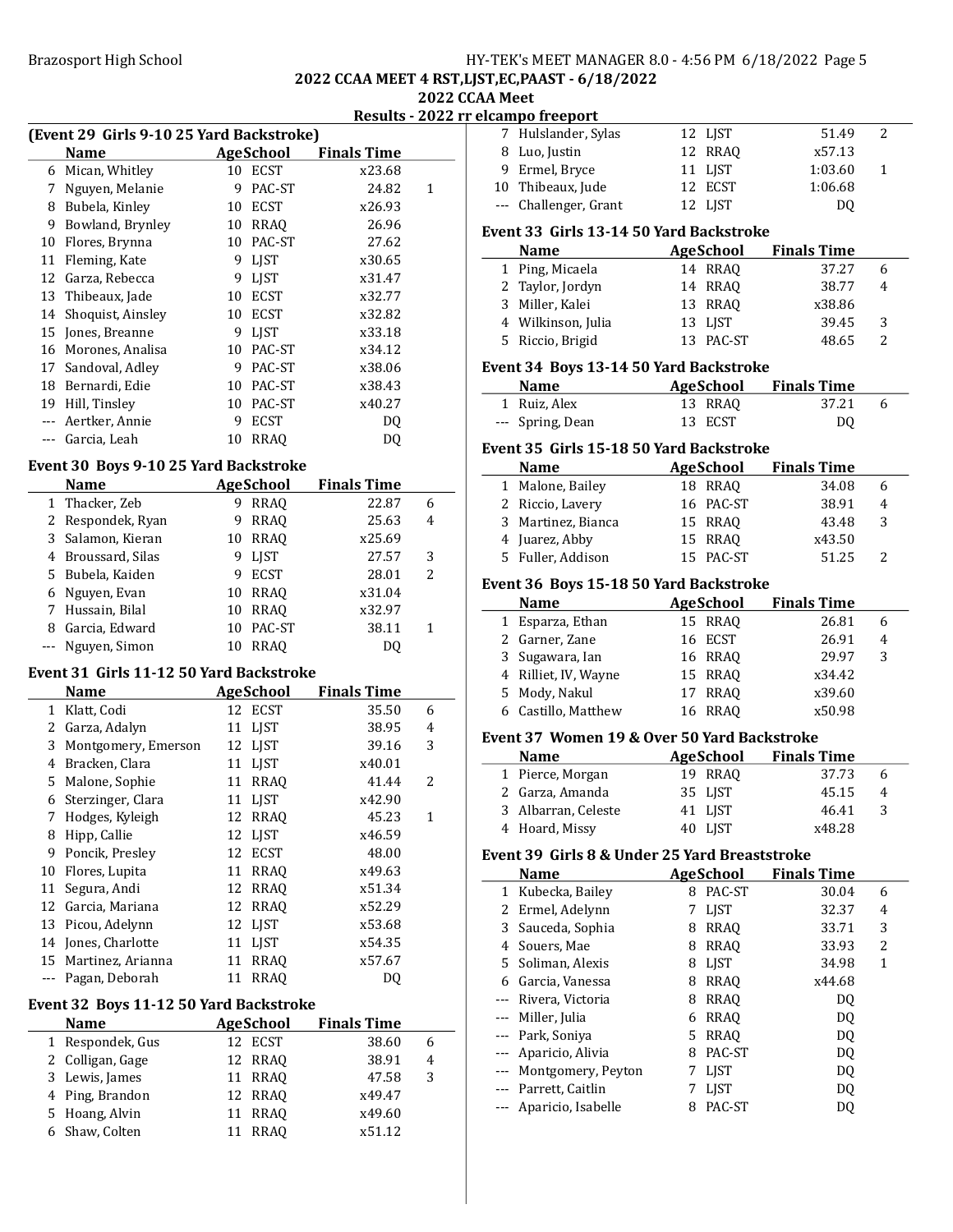### Brazosport High School **HY-TEK's MEET MANAGER 8.0 - 4:56 PM 6/18/2022** Page 6 2022 CCAA MEET 4 RST,LJST,EC,PAAST - 6/18/2022

# 2022 CCAA Meet

Results - 2022 rr elcampo freeport

|         | Event 40 Boys 8 & Under 25 Yard Breaststroke |    |                                 |                    |   |
|---------|----------------------------------------------|----|---------------------------------|--------------------|---|
|         | <b>Name</b>                                  |    | AgeSchool                       | <b>Finals Time</b> |   |
| 1       | Malota, CJ                                   |    | 8 RRAQ                          | 24.19              | 6 |
|         | 2 Hood, Ryan                                 |    | 8 LJST                          | 31.41              | 4 |
|         | 3 Kallus, Gabriel                            |    | 8 ECST                          | 33.11              | 3 |
|         | 4 Collins, Seth                              |    | 7 LJST                          | 35.17              | 2 |
|         | 5 Christian, Caelum                          |    | 7 LJST                          | x47.04             |   |
|         | --- Werner, Jake                             |    | 8 PAC-ST                        | DQ                 |   |
| $--$    | Baldridge, Alexander                         |    | 8 LJST                          | DQ                 |   |
|         | Aparicio, Binh                               | 7  | PAC-ST                          | DQ                 |   |
|         | Event 41 Girls 9-10 25 Yard Breaststroke     |    |                                 |                    |   |
|         | <b>Name</b>                                  |    | <b>AgeSchool</b>                | <b>Finals Time</b> |   |
|         | 1 Garza, Marisa                              |    | 10 RRAQ                         | 21.67              | 6 |
|         | 2 Wallace, Avery                             | 10 | <b>RRAQ</b>                     | 23.44              | 4 |
|         | 3 Garza, Evelyn                              |    | 10 LJST                         | 24.31              | 3 |
|         | 4 Cline, Evelyn                              |    | 10 LJST                         | 25.12              | 2 |
|         | 5 Flores, Natalia                            |    | 10 RRAQ                         | x25.48             |   |
|         | 6 Castor, Aleara                             |    | 9 LJST                          | x28.31             |   |
|         | 7 Nguyen, Melanie                            |    | 9 PAC-ST                        | 28.38              | 1 |
|         | 8 Song, Longmei                              |    | 9 RRAQ                          | x28.41             |   |
|         | 9 Ponzi, Lainey                              | 9  | <b>LJST</b>                     | x33.57             |   |
|         | 10 Garza, Rebecca                            | 9  | <b>LJST</b>                     | x38.91             |   |
| 11      | Jones, Breanne                               | 9  | LJST                            | x1:33.88           |   |
| $- - -$ | Flores, Brynna                               | 10 | PAC-ST                          | DQ                 |   |
|         |                                              |    |                                 |                    |   |
|         | Event 42 Boys 9-10 25 Yard Breaststroke      |    |                                 |                    |   |
|         | <b>Name</b>                                  |    | <b>AgeSchool</b>                | <b>Finals Time</b> |   |
|         | 1 Sauceda, Greyson                           |    | 10 RRAQ                         | 23.28              | 6 |
|         | 2 Tucker, Caleb                              |    | 10 LJST                         | 24.66              | 4 |
|         | 3 Souers, Mark                               |    | 10 RRAQ                         | 25.58              | 3 |
|         | 4 Collins, Luke                              |    | 10 LJST                         | 26.23              | 2 |
|         | 5 Haley, Mason                               |    | 10 RRAQ                         | x30.21             |   |
|         | 6 McLendon, Jade                             |    | 10 RRAQ                         | x32.37             |   |
| 7       | Perkins, Jackson                             | 9  | <b>LJST</b>                     | x36.51             |   |
|         | Garcia, Edward                               |    | 10 PAC-ST                       | DQ                 |   |
|         | Event 43 Girls 11-12 50 Yard Breaststroke    |    |                                 |                    |   |
|         | <b>Name</b>                                  |    | <b>AgeSchool</b>                | <b>Finals Time</b> |   |
|         | 1 Bracken, Sierra                            |    | 11 LJST                         | 42.66              | 6 |
| 2       | Blackmon, Abigail                            | 12 | RRAQ                            | 46.78              | 4 |
| 3       | Crisp, Claire                                | 11 | <b>LJST</b>                     | 49.39              | 3 |
| 4       | Hodges, Kyleigh                              | 12 | <b>RRAQ</b>                     | 49.53              | 2 |
| 5       | Koudela, Kinsley                             | 12 | <b>ECST</b>                     | 49.76              | 1 |
|         | 6 Flores, Lupita                             |    | 11 RRAQ                         | x51.95             |   |
| 7       | Rivera, Isabela                              | 11 | <b>RRAQ</b>                     | x56.65             |   |
|         | 8 Perkins, Reagan                            | 11 | LJST                            | x59.57             |   |
| 9       | Picou, Adelynn                               |    | 12 LJST                         | x1:00.79           |   |
| 10      | Jones, Charlotte                             | 11 | <b>LJST</b>                     | x1:41.66           |   |
| $- - -$ | Picou, Scholle                               | 12 | LJST                            | DQ                 |   |
| ---     | Peltier, Emily                               | 11 | <b>LJST</b>                     | DQ                 |   |
|         |                                              |    |                                 |                    |   |
|         | Event 44 Boys 11-12 50 Yard Breaststroke     |    |                                 | <b>Finals Time</b> |   |
| 1       | Name<br>Myers, Bear                          | 12 | <b>AgeSchool</b><br><b>RRAQ</b> | 47.49              | 6 |
| 2       | Brian, Liam                                  | 11 | <b>RRAQ</b>                     | 53.54              | 4 |
|         |                                              |    |                                 |                    |   |

3 Hulslander, Sylas 12 LJST 55.45 3<br>4 Ermel, Bryce 11 LJST 1:00.72 2

4 Ermel, Bryce

| $- - -$ | Challenger, Grant                             | 12 LJST           | DQ                    |   |
|---------|-----------------------------------------------|-------------------|-----------------------|---|
|         | Event 45 Girls 13-14 50 Yard Breaststroke     |                   |                       |   |
|         | <b>Name</b>                                   | <b>AgeSchool</b>  | <b>Finals Time</b>    |   |
|         | 1 Chilton, Kate                               | 13 ECST           | 37.62                 | 6 |
|         | 2 White, Emmah                                | 13 RRAQ           | 40.98                 | 4 |
|         | 3 Harris, Bailey                              | 14 LJST           | 44.79                 | 3 |
|         | 4 Miller, Kalei                               | 13 RRAQ           | 47.00                 | 2 |
|         | 5 Sosienski, Sophia                           | 14 RRAQ           | x49.82                |   |
|         | 6 Cline, Reese                                | 14 LJST           | 54.52                 | 1 |
| 7       | Riccio, Brigid                                | 13 PAC-ST         | 54.79                 |   |
|         | 8 Jones, Allie                                | 13<br>LJST        | x1:07.80              |   |
|         | --- Ping, Micaela                             | 14 RRAQ           | DQ                    |   |
|         |                                               |                   |                       |   |
|         | Event 46 Boys 13-14 50 Yard Breaststroke      |                   |                       |   |
|         | <b>Name</b>                                   | <b>AgeSchool</b>  | <b>Finals Time</b>    |   |
|         | 1 Gonzales, Dylan                             | 13 RRAQ           | 35.68                 | 6 |
|         | 2 Ruiz, Alex                                  | 13<br>RRAQ        | 41.37                 | 4 |
|         | 3 Wilkinson, Jonathan                         | 13 LJST           | 41.96                 | 3 |
|         | 4 McLendon, Jodi                              | 14 RRAQ           | x44.48                |   |
|         | --- Trammell, Jake                            | 13 PAC-ST         | DQ                    |   |
|         | Event 47 Girls 15-18 50 Yard Breaststroke     |                   |                       |   |
|         | <b>Name</b>                                   | AgeSchool         | <b>Finals Time</b>    |   |
|         | 1 Light, Ava                                  | 15 RRAQ           | 34.16                 | 6 |
|         | 2 Garza, Danica                               | 15 RRAQ           | 37.71                 | 4 |
|         | 3 Trevino, Estela                             | 15 RRAQ           | x37.83                |   |
|         | 4 Song, Jiaying                               | 16 RRAQ           | x43.11                |   |
|         | 5 Riccio, Sarina                              | 17<br>PAC-ST      | 44.48                 | 3 |
|         | 6 Riccio, Lavery                              | 16 PAC-ST         | 47.72                 | 2 |
|         | 7 Martinez, Bianca                            | 15 RRAQ           | x47.79                |   |
|         | 8 Fuller, Addison                             | 15 PAC-ST         | x1:07.93              |   |
|         |                                               |                   |                       |   |
|         | Event 48 Boys 15-18 50 Yard Breaststroke      |                   |                       |   |
|         | <b>Name</b>                                   | <b>AgeSchool</b>  | <b>Finals Time</b>    |   |
|         | 1 Goodrich, Dustin                            | 17 RRAQ           | 28.62                 | 6 |
|         | 2 Ponzi, Trey                                 | 18 LJST           | 32.79                 | 4 |
|         | 3 Gonzales, Diego                             | 15 RRAQ           | 33.18                 | 3 |
|         | 4 Spurlock, Britt                             | 15 RRAQ           | x33.32                |   |
|         | 5 Kubecka, Ty                                 |                   |                       |   |
|         |                                               | 17<br>PAC-ST      | 38.32                 | 2 |
|         | 6 Brian, Jonny                                | 17 RRAQ           | x38.62                |   |
|         | 7 Rilliet, IV, Wayne                          | 15 RRAQ           | x39.74                |   |
|         | --- Castillo, Noah                            | <b>16 RRAO</b>    | <b>DQ</b>             |   |
|         |                                               |                   |                       |   |
|         | Event 49 Women 19 & Over 50 Yard Breaststroke |                   |                       |   |
|         | <b>Name</b>                                   | <b>AgeSchool</b>  | <b>Finals Time</b>    |   |
| 1       | Chancoco, Gemini                              | 24 RRAQ           | 38.21                 | 6 |
|         | Event 50 Men 19 & Over 50 Yard Breaststroke   |                   |                       |   |
|         | <b>Name</b>                                   | AgeSchool         | <b>Finals Time</b>    |   |
| 1       | Garner, Gage                                  | 19 ECST           | 29.55                 | 6 |
|         | 2 Griffith, Dustin                            | 21<br><b>RRAQ</b> | 35.13                 | 4 |
|         | 3 Hoard, Jack                                 | 39 LJST           | 36.61                 | 3 |
|         |                                               |                   |                       |   |
|         | Event 51 Girls 8 & Under 25 Yard Butterfly    |                   |                       |   |
|         | <b>Name</b>                                   |                   | AgeSchool Finals Time |   |
|         | 1 Taylor, Tynslee                             | 8 LJST            | 21.65                 | 6 |
|         | 2 Ermel, Adelynn                              | 7<br>LJST         | 31.42                 | 4 |
|         | 3 Flores, Caelyn                              | PAC-ST<br>8       | 32.22                 | 3 |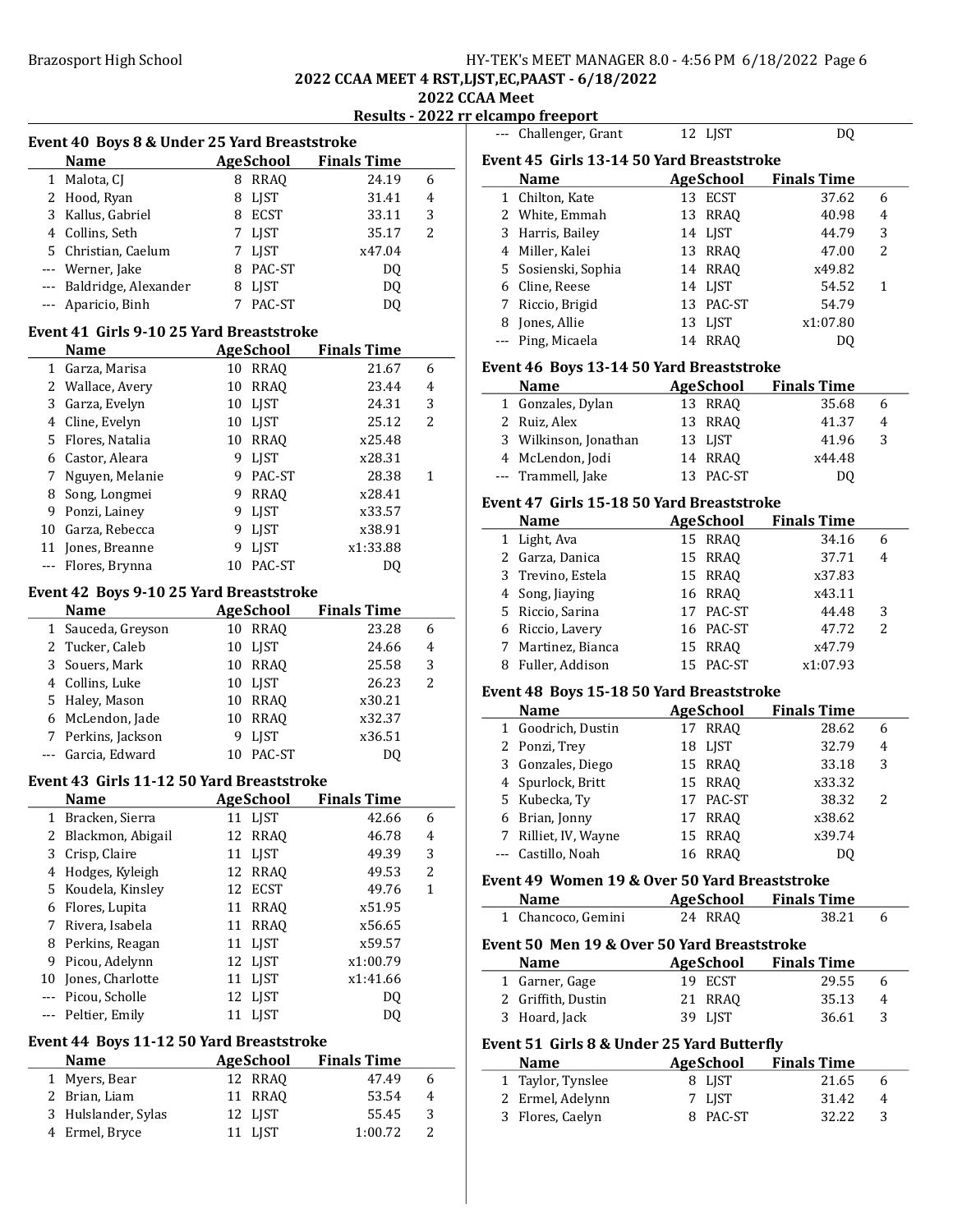# Brazosport High School **HY-TEK's MEET MANAGER 8.0 - 4:56 PM 6/18/2022** Page 7

Event 59 Girls 15-18 50 Yard Butterfly

**Name Age School** Finals Time<br>Salamon, Colette 15 RRAQ 31.62 1 31.62 6 Salamon, Colette 15 RRAQ

# 2022 CCAA MEET 4 RST,LJST,EC,PAAST - 6/18/2022

2022 CCAA Meet Results - 2022 rr elcampo freeport

|      |                                              |    |                  | Results - 2022 f   |   |
|------|----------------------------------------------|----|------------------|--------------------|---|
|      | (Event 51 Girls 8 & Under 25 Yard Butterfly) |    |                  |                    |   |
|      | <b>Name</b>                                  |    | <b>AgeSchool</b> | <b>Finals Time</b> |   |
|      | 4 Light, Keeara                              |    | 7 RRAQ           | 35.24              | 2 |
|      | 5 Wallace, Riley                             | 6  | RRAQ             | 36.74              | 1 |
|      | 6 Gonzales, Kayleigh                         | 8  | RRAQ             | x41.41             |   |
|      | --- Pagan, Daisy                             | 8  | <b>RRAQ</b>      | DQ.                |   |
|      | --- Morgan, Savannah                         | 6  | RRAQ             | DQ                 |   |
|      |                                              |    |                  |                    |   |
|      | Event 52 Boys 8 & Under 25 Yard Butterfly    |    |                  |                    |   |
|      | <b>Name</b>                                  |    | <b>AgeSchool</b> | <b>Finals Time</b> |   |
|      | 1 Rosenbusch, Wolfgang                       |    | 8 ECST           | 28.78              | 6 |
|      | 2 Kallus, Gabriel                            | 8  | <b>ECST</b>      | 29.16              | 4 |
| 3    | Bartee, Parker                               | 7  | RRAQ             | 35.63              | 3 |
|      | --- Malota, Mase                             |    | 6 RRAQ           | DQ                 |   |
|      |                                              | 7  |                  |                    |   |
|      | --- Rosenbusch, Konrad                       |    | ECST             | DQ                 |   |
|      | --- Gonzalez, Derek                          | 8  | LJST             | DQ                 |   |
|      | Event 53 Girls 9-10 25 Yard Butterfly        |    |                  |                    |   |
|      | <b>Name</b>                                  |    | <b>AgeSchool</b> | <b>Finals Time</b> |   |
| 1    | Newell, Skyler                               |    | 10 RRAQ          | 17.91              | 6 |
|      | 2 Quinn, Hudson                              | 10 | LJST             | 18.82              | 4 |
|      | 3 Parrett, Madeline                          |    | 9 LJST           | 21.84              | 3 |
|      | 4 Cline, Evelyn                              |    | 10 LJST          | x22.46             |   |
|      |                                              |    |                  |                    | 2 |
|      | 5 Song, Longmei                              | 9  | RRAQ             | 28.61              |   |
|      | 6 Castor, Aleara                             | 9  | <b>LJST</b>      | x28.97             |   |
|      | 7 Ponzi, Lainey                              | 9  | LJST             | x31.78             |   |
| $--$ | Payne, Adysen                                | 10 | <b>LJST</b>      | DQ                 |   |
|      | Event 54 Boys 9-10 25 Yard Butterfly         |    |                  |                    |   |
|      | <b>Name</b>                                  |    | <b>AgeSchool</b> | <b>Finals Time</b> |   |
| 1    | Moreno, Noah                                 |    | 9 LJST           | 20.15              | 6 |
|      | --- Kocich, Austin                           | 9  | RRAQ             | DQ                 |   |
|      | --- Toran, Ezra                              | 9  | <b>RRAQ</b>      |                    |   |
|      |                                              |    | LJST             | DQ                 |   |
|      | --- Tucker, Caleb                            | 10 |                  | DQ                 |   |
|      | Event 55 Girls 11-12 50 Yard Butterfly       |    |                  |                    |   |
|      | <b>Name</b>                                  |    | <b>AgeSchool</b> | <b>Finals Time</b> |   |
|      | 1 Bracken, Clara                             |    | 11 LJST          | 37.41              | 6 |
|      | 2 Crisp, Ava                                 | 12 | LJST             | 43.43              | 4 |
| 3    | Stuart, Maddie                               |    | 11 RRAQ          | 44.30              | 3 |
|      | 4 Sterzinger, Clara                          |    | 11 LJST          | x50.57             |   |
| 5.   | Segura, Andi                                 | 12 | <b>RRAQ</b>      | 58.15              | 2 |
| 6    | Rivera, Isabela                              | 11 | <b>RRAQ</b>      | x59.52             |   |
|      |                                              |    |                  |                    |   |
|      | Event 56 Boys 11-12 50 Yard Butterfly        |    |                  |                    |   |
|      | <b>Name</b>                                  |    | <b>AgeSchool</b> | <b>Finals Time</b> |   |
| 1    | Respondek, Gus                               |    | 12 ECST          | 31.51              | 6 |
| 2    | Lewis, James                                 | 11 | <b>RRAQ</b>      | 1:04.91            | 4 |
|      |                                              |    |                  |                    |   |
|      |                                              |    |                  |                    |   |
|      | Event 57 Girls 13-14 50 Yard Butterfly       |    |                  |                    |   |
|      | <b>Name</b>                                  |    | <b>AgeSchool</b> | <b>Finals Time</b> |   |
| 1    | Harris, Bailey                               |    | 14 LJST          | 35.17              | 6 |
|      |                                              |    |                  |                    |   |
|      | Event 58 Boys 13-14 50 Yard Butterfly        |    |                  |                    |   |
|      | <b>Name</b>                                  |    | <b>AgeSchool</b> | <b>Finals Time</b> |   |
|      | 1 Rivera-Acevedo, Will                       |    | 14 RRAQ          | 27.06              | 6 |
|      | 2 Aguirre, Julian                            | 14 | <b>ECST</b>      | 32.41              | 4 |

|    | 4 Reuschle, Anna                           | 15 LJST                    | 35.22                       | 3              |
|----|--------------------------------------------|----------------------------|-----------------------------|----------------|
|    | 5 Faccini, Paula                           | 15 RRAQ                    | x38.27                      |                |
|    | 6 Riccio, Sarina                           | 17<br>PAC-ST               | 41.58                       | 2              |
|    |                                            |                            |                             |                |
|    | Event 60 Boys 15-18 50 Yard Butterfly      |                            |                             |                |
|    | Name                                       | <b>AgeSchool</b>           | <b>Finals Time</b>          |                |
|    | 1 Masters, George                          | 15 RRAQ                    | 25.88                       | 6              |
|    | 2 Spurlock, Britt                          | 15<br><b>RRAQ</b>          | 26.26                       | 4              |
|    | 3 Felan, Colin                             | 18 RRAQ                    | x26.99                      |                |
|    | 4 Gonzales, Diego                          | 15 RRAQ                    | x32.86                      |                |
|    | 5 Mody, Nakul                              | 17<br><b>RRAQ</b>          | x37.57                      |                |
|    | --- Trammell, James                        | 15 PAC-ST                  | DQ                          |                |
|    |                                            |                            |                             |                |
|    | Event 61 Women 19 & Over 50 Yard Butterfly |                            |                             |                |
|    | <b>Name</b>                                | <b>AgeSchool</b>           | <b>Finals Time</b>          |                |
|    | 1 Pierce, Morgan                           | 19 RRAQ                    | 35.79                       | 6              |
|    | Event 63 Girls 6 & Under 25 Yard Freestyle |                            |                             |                |
|    | <b>Name</b>                                | AgeSchool                  | <b>Finals Time</b>          |                |
|    | 1 Wallace, Riley                           | 6 RRAQ                     | 28.11                       | 6              |
|    | 2 Miller, Julia                            | 6 RRAQ                     | 32.36                       | 4              |
|    | 3 Fleming, Julia                           | 6 LJST                     | 32.45                       | 3              |
|    | 4 Park, Soniya                             | 5 RRAQ                     | x32.50                      |                |
|    | 5 Garcia, Evelyn                           | 6 PAC-ST                   | 32.81                       | 2              |
|    | 6 Shoquist, Piper                          | 6 ECST                     | 33.22                       | 1              |
|    | 7 Quinn, Finley                            | 6 LJST                     | 33.99                       |                |
|    | 8 Morgan, Savannah                         | 6 RRAQ                     | x36.43                      |                |
|    |                                            |                            |                             |                |
| 9  |                                            |                            | 52.58                       |                |
|    | Aparicio, Grace                            | 5 PAC-ST                   |                             |                |
|    | Event 64 Boys 6 & Under 25 Yard Freestyle  |                            |                             |                |
|    | <b>Name</b>                                | AgeSchool                  | <b>Finals Time</b>          |                |
|    | 1 Kallus, Xavier                           | 6 ECST                     | 28.71                       | 6              |
|    | 2 Quinn, Grayson                           | 6 LJST                     | 30.85                       | 4              |
|    | 3 Arguello, William                        | 6 LJST                     | 33.39                       | 3              |
|    | 4 Kubecka, Clint                           | 6 PAC-ST                   | 33.80                       | 2              |
|    | 5 Jacoby, Owen                             | 6 PAC-ST                   | 36.26                       | $\mathbf{1}$   |
|    | 6 Hood, Drew                               | 6 LJST                     | x37.18                      |                |
|    | 7 Reck, Cameron                            | 6 ECST                     | 38.90                       |                |
| 8  | Malota, Mase                               | 6 RRAQ                     | 39.62                       |                |
|    | 9 Werner, Adam                             | 6 PAC-ST                   | x47.74                      |                |
|    | Event 65 Girls 7-8 25 Yard Freestyle       |                            |                             |                |
|    | <b>Name</b>                                |                            |                             |                |
|    | 1 Pagan, Daisy                             | <b>AgeSchool</b><br>8 RRAQ | <b>Finals Time</b><br>20.26 | 6              |
|    |                                            | <b>RRAQ</b><br>8           |                             | $\overline{4}$ |
|    | 2 Rivera, Victoria                         | 8 PAC-ST                   | 21.01                       | 3              |
|    | 3 Kubecka, Bailey                          |                            | 21.25<br>21.87              | 2              |
|    | 4 Crowder, Brylynn                         | 8 LJST                     | 22.25                       | 1              |
|    | 5 Ermel, Adelynn                           | 7 LJST                     |                             |                |
|    | 6 Souers, Mae                              | 8 RRAQ                     | x23.24<br>x23.40            |                |
|    | 7 Park, Priya                              | 8 RRAQ                     | 24.40                       |                |
| 9  | 8 Aparicio, Alivia                         | 8 PAC-ST                   |                             |                |
| 10 | Sauceda, Sophia<br>Garza, Anika            | 8 RRAQ<br><b>LJST</b><br>7 | x25.17<br>x26.03            |                |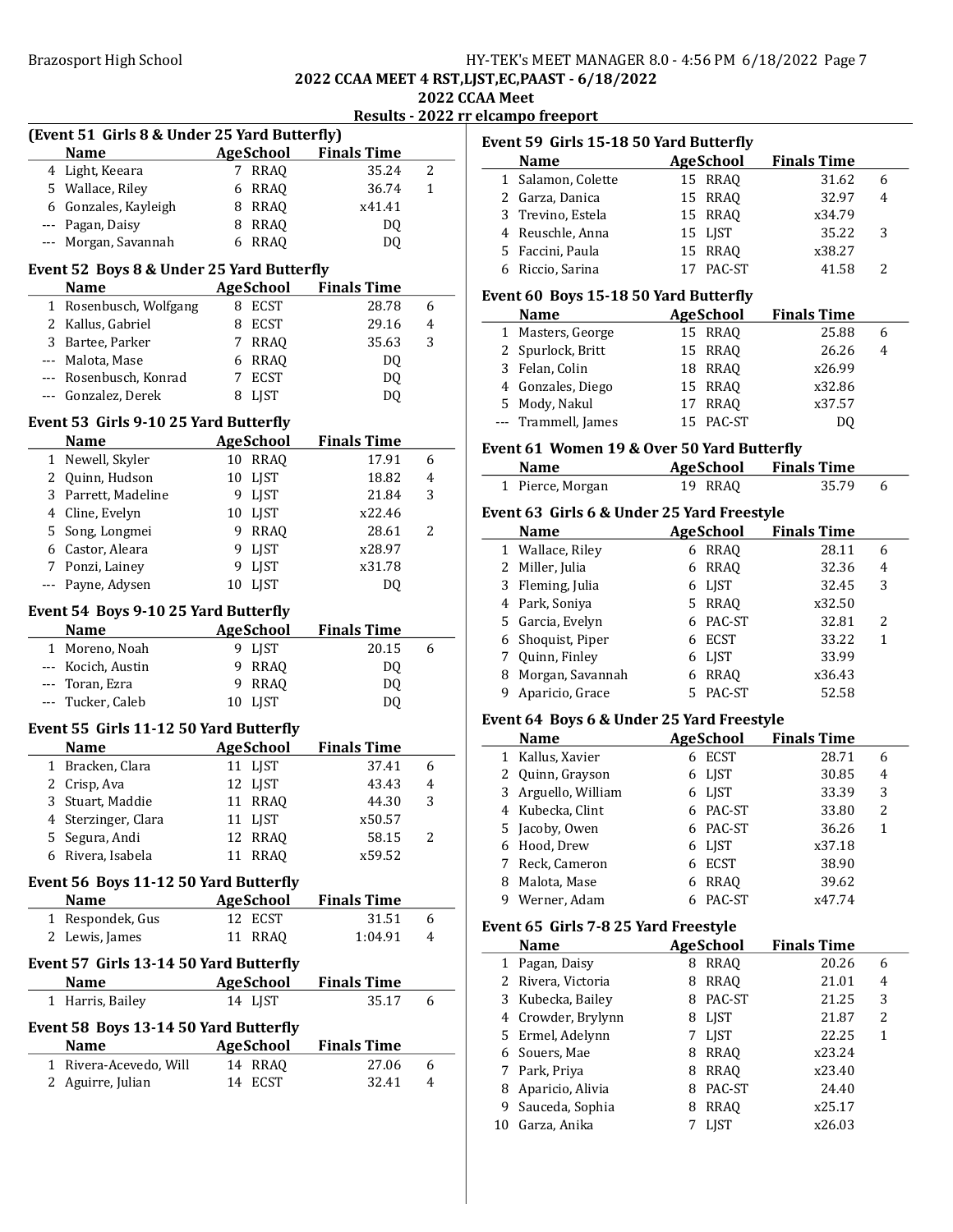# Brazosport High School **HY-TEK's MEET MANAGER 8.0 - 4:56 PM 6/18/2022** Page 8

### 2022 CCAA MEET 4 RST,LJST,EC,PAAST - 6/18/2022 2022 CCAA Meet

### Results - 2022 rr elcampo freeport

| <b>AgeSchool</b><br><b>Finals Time</b><br><b>Name</b><br>Parrett, Caitlin<br>7 LJST<br>x27.20<br>11<br>12 Light, Keeara<br>7<br><b>RRAQ</b><br>x27.84<br>13 Garcia, Vanessa<br>8 RRAQ<br>x28.49<br>14 Gonzales, Kayleigh<br>8 RRAQ<br>x28.55<br>Soliman, Alexis<br>15<br>8 LJST<br>x29.10<br>16 Tanner, Kynlee<br>8 PAC-ST<br>x37.90<br>17 Berardi, Emmy<br>8 PAC-ST<br>x40.09<br>18 Tucker, Caroline<br>7 LJST<br>x41.35<br>8 PAC-ST<br>19<br>Morones, Madelyn<br>x42.68<br>Event 66 Boys 7-8 25 Yard Freestyle<br><b>Name</b><br><b>AgeSchool</b><br><b>Finals Time</b><br>Gonzalez, Derek<br>$\mathbf{1}$<br>8 LJST<br>17.33<br>6<br>2 Pfardrescher, Rhett<br>7<br><b>ECST</b><br>21.33<br>4<br>3 Rosenbusch, Wolfgang<br>8 ECST<br>22.01<br>3<br>4 Hensley, Cooper<br>x22.45<br>7 ECST<br>Hood, Ryan<br>5<br>8 LJST<br>22.59<br>2<br>6 Collins, Seth<br>7 LJST<br>x23.10<br>7 Werner, Jake<br>8 PAC-ST<br>23.55<br>$\mathbf{1}$<br>8<br>Hoard, Dresden<br>x23.81<br>8 LJST<br>9<br>Perkins, Parker<br>LJST<br>x25.77<br>7<br>10<br>Bartee, Parker<br>7 RRAQ<br>26.39<br>Mclemore, Cory<br>11<br>8 RRAQ<br>27.81<br>12<br>Aertker, William<br>7<br><b>ECST</b><br>x28.84<br>13<br>Mican, Trenton<br>7 ECST<br>x30.03<br>14<br>Baldridge, Alexander<br>8 LJST<br>x30.06<br>15<br>Rosenbusch, Konrad<br>7 ECST<br>x31.57<br>16<br>Mican, Beau<br>7 ECST<br>x32.67<br>17<br>Christian, Caelum<br>7 LJST<br>x33.09<br>18<br>Jacoby, Lane<br>8<br>PAC-ST<br>35.64<br>19<br>Aparicio, Binh<br>7<br>PAC-ST<br>x40.64<br>Event 67 Girls 9-10 25 Yard Freestyle<br><b>AgeSchool</b><br><b>Finals Time</b><br><b>Name</b><br>1 Wallace, Avery<br><b>RRAQ</b><br>15.99<br>10<br>6<br>$\mathbf{2}$<br>Garza, Evelyn<br><b>LJST</b><br>16.55<br>10<br>4<br>3<br>Aertker, Annie<br>3<br>9<br><b>ECST</b><br>16.99<br>$\overline{c}$<br>4<br>White, Savannah<br>10<br><b>RRAQ</b><br>17.00<br>Gonzalez, Camila<br>LJST<br>17.29<br>5<br>9<br>1<br>LJST<br>6<br>Parrett, Madeline<br>9<br>x17.39<br>7<br>Drapela, Breckyn<br>9<br><b>ECST</b><br>18.45<br>Pfardrescher, Kate<br>8<br>10<br><b>ECST</b><br>x19.00 |  |  |  |  |  |  |  |  |  |
|-----------------------------------------------------------------------------------------------------------------------------------------------------------------------------------------------------------------------------------------------------------------------------------------------------------------------------------------------------------------------------------------------------------------------------------------------------------------------------------------------------------------------------------------------------------------------------------------------------------------------------------------------------------------------------------------------------------------------------------------------------------------------------------------------------------------------------------------------------------------------------------------------------------------------------------------------------------------------------------------------------------------------------------------------------------------------------------------------------------------------------------------------------------------------------------------------------------------------------------------------------------------------------------------------------------------------------------------------------------------------------------------------------------------------------------------------------------------------------------------------------------------------------------------------------------------------------------------------------------------------------------------------------------------------------------------------------------------------------------------------------------------------------------------------------------------------------------------------------------------------------------------------------------------------------------------------------------------------------------------------------------------------------------------------------------------------------------------------------|--|--|--|--|--|--|--|--|--|
|                                                                                                                                                                                                                                                                                                                                                                                                                                                                                                                                                                                                                                                                                                                                                                                                                                                                                                                                                                                                                                                                                                                                                                                                                                                                                                                                                                                                                                                                                                                                                                                                                                                                                                                                                                                                                                                                                                                                                                                                                                                                                                     |  |  |  |  |  |  |  |  |  |
|                                                                                                                                                                                                                                                                                                                                                                                                                                                                                                                                                                                                                                                                                                                                                                                                                                                                                                                                                                                                                                                                                                                                                                                                                                                                                                                                                                                                                                                                                                                                                                                                                                                                                                                                                                                                                                                                                                                                                                                                                                                                                                     |  |  |  |  |  |  |  |  |  |
|                                                                                                                                                                                                                                                                                                                                                                                                                                                                                                                                                                                                                                                                                                                                                                                                                                                                                                                                                                                                                                                                                                                                                                                                                                                                                                                                                                                                                                                                                                                                                                                                                                                                                                                                                                                                                                                                                                                                                                                                                                                                                                     |  |  |  |  |  |  |  |  |  |
|                                                                                                                                                                                                                                                                                                                                                                                                                                                                                                                                                                                                                                                                                                                                                                                                                                                                                                                                                                                                                                                                                                                                                                                                                                                                                                                                                                                                                                                                                                                                                                                                                                                                                                                                                                                                                                                                                                                                                                                                                                                                                                     |  |  |  |  |  |  |  |  |  |
|                                                                                                                                                                                                                                                                                                                                                                                                                                                                                                                                                                                                                                                                                                                                                                                                                                                                                                                                                                                                                                                                                                                                                                                                                                                                                                                                                                                                                                                                                                                                                                                                                                                                                                                                                                                                                                                                                                                                                                                                                                                                                                     |  |  |  |  |  |  |  |  |  |
|                                                                                                                                                                                                                                                                                                                                                                                                                                                                                                                                                                                                                                                                                                                                                                                                                                                                                                                                                                                                                                                                                                                                                                                                                                                                                                                                                                                                                                                                                                                                                                                                                                                                                                                                                                                                                                                                                                                                                                                                                                                                                                     |  |  |  |  |  |  |  |  |  |
|                                                                                                                                                                                                                                                                                                                                                                                                                                                                                                                                                                                                                                                                                                                                                                                                                                                                                                                                                                                                                                                                                                                                                                                                                                                                                                                                                                                                                                                                                                                                                                                                                                                                                                                                                                                                                                                                                                                                                                                                                                                                                                     |  |  |  |  |  |  |  |  |  |
|                                                                                                                                                                                                                                                                                                                                                                                                                                                                                                                                                                                                                                                                                                                                                                                                                                                                                                                                                                                                                                                                                                                                                                                                                                                                                                                                                                                                                                                                                                                                                                                                                                                                                                                                                                                                                                                                                                                                                                                                                                                                                                     |  |  |  |  |  |  |  |  |  |
|                                                                                                                                                                                                                                                                                                                                                                                                                                                                                                                                                                                                                                                                                                                                                                                                                                                                                                                                                                                                                                                                                                                                                                                                                                                                                                                                                                                                                                                                                                                                                                                                                                                                                                                                                                                                                                                                                                                                                                                                                                                                                                     |  |  |  |  |  |  |  |  |  |
|                                                                                                                                                                                                                                                                                                                                                                                                                                                                                                                                                                                                                                                                                                                                                                                                                                                                                                                                                                                                                                                                                                                                                                                                                                                                                                                                                                                                                                                                                                                                                                                                                                                                                                                                                                                                                                                                                                                                                                                                                                                                                                     |  |  |  |  |  |  |  |  |  |
|                                                                                                                                                                                                                                                                                                                                                                                                                                                                                                                                                                                                                                                                                                                                                                                                                                                                                                                                                                                                                                                                                                                                                                                                                                                                                                                                                                                                                                                                                                                                                                                                                                                                                                                                                                                                                                                                                                                                                                                                                                                                                                     |  |  |  |  |  |  |  |  |  |
|                                                                                                                                                                                                                                                                                                                                                                                                                                                                                                                                                                                                                                                                                                                                                                                                                                                                                                                                                                                                                                                                                                                                                                                                                                                                                                                                                                                                                                                                                                                                                                                                                                                                                                                                                                                                                                                                                                                                                                                                                                                                                                     |  |  |  |  |  |  |  |  |  |
|                                                                                                                                                                                                                                                                                                                                                                                                                                                                                                                                                                                                                                                                                                                                                                                                                                                                                                                                                                                                                                                                                                                                                                                                                                                                                                                                                                                                                                                                                                                                                                                                                                                                                                                                                                                                                                                                                                                                                                                                                                                                                                     |  |  |  |  |  |  |  |  |  |
|                                                                                                                                                                                                                                                                                                                                                                                                                                                                                                                                                                                                                                                                                                                                                                                                                                                                                                                                                                                                                                                                                                                                                                                                                                                                                                                                                                                                                                                                                                                                                                                                                                                                                                                                                                                                                                                                                                                                                                                                                                                                                                     |  |  |  |  |  |  |  |  |  |
|                                                                                                                                                                                                                                                                                                                                                                                                                                                                                                                                                                                                                                                                                                                                                                                                                                                                                                                                                                                                                                                                                                                                                                                                                                                                                                                                                                                                                                                                                                                                                                                                                                                                                                                                                                                                                                                                                                                                                                                                                                                                                                     |  |  |  |  |  |  |  |  |  |
|                                                                                                                                                                                                                                                                                                                                                                                                                                                                                                                                                                                                                                                                                                                                                                                                                                                                                                                                                                                                                                                                                                                                                                                                                                                                                                                                                                                                                                                                                                                                                                                                                                                                                                                                                                                                                                                                                                                                                                                                                                                                                                     |  |  |  |  |  |  |  |  |  |
|                                                                                                                                                                                                                                                                                                                                                                                                                                                                                                                                                                                                                                                                                                                                                                                                                                                                                                                                                                                                                                                                                                                                                                                                                                                                                                                                                                                                                                                                                                                                                                                                                                                                                                                                                                                                                                                                                                                                                                                                                                                                                                     |  |  |  |  |  |  |  |  |  |
|                                                                                                                                                                                                                                                                                                                                                                                                                                                                                                                                                                                                                                                                                                                                                                                                                                                                                                                                                                                                                                                                                                                                                                                                                                                                                                                                                                                                                                                                                                                                                                                                                                                                                                                                                                                                                                                                                                                                                                                                                                                                                                     |  |  |  |  |  |  |  |  |  |
|                                                                                                                                                                                                                                                                                                                                                                                                                                                                                                                                                                                                                                                                                                                                                                                                                                                                                                                                                                                                                                                                                                                                                                                                                                                                                                                                                                                                                                                                                                                                                                                                                                                                                                                                                                                                                                                                                                                                                                                                                                                                                                     |  |  |  |  |  |  |  |  |  |
|                                                                                                                                                                                                                                                                                                                                                                                                                                                                                                                                                                                                                                                                                                                                                                                                                                                                                                                                                                                                                                                                                                                                                                                                                                                                                                                                                                                                                                                                                                                                                                                                                                                                                                                                                                                                                                                                                                                                                                                                                                                                                                     |  |  |  |  |  |  |  |  |  |
|                                                                                                                                                                                                                                                                                                                                                                                                                                                                                                                                                                                                                                                                                                                                                                                                                                                                                                                                                                                                                                                                                                                                                                                                                                                                                                                                                                                                                                                                                                                                                                                                                                                                                                                                                                                                                                                                                                                                                                                                                                                                                                     |  |  |  |  |  |  |  |  |  |
|                                                                                                                                                                                                                                                                                                                                                                                                                                                                                                                                                                                                                                                                                                                                                                                                                                                                                                                                                                                                                                                                                                                                                                                                                                                                                                                                                                                                                                                                                                                                                                                                                                                                                                                                                                                                                                                                                                                                                                                                                                                                                                     |  |  |  |  |  |  |  |  |  |
|                                                                                                                                                                                                                                                                                                                                                                                                                                                                                                                                                                                                                                                                                                                                                                                                                                                                                                                                                                                                                                                                                                                                                                                                                                                                                                                                                                                                                                                                                                                                                                                                                                                                                                                                                                                                                                                                                                                                                                                                                                                                                                     |  |  |  |  |  |  |  |  |  |
|                                                                                                                                                                                                                                                                                                                                                                                                                                                                                                                                                                                                                                                                                                                                                                                                                                                                                                                                                                                                                                                                                                                                                                                                                                                                                                                                                                                                                                                                                                                                                                                                                                                                                                                                                                                                                                                                                                                                                                                                                                                                                                     |  |  |  |  |  |  |  |  |  |
|                                                                                                                                                                                                                                                                                                                                                                                                                                                                                                                                                                                                                                                                                                                                                                                                                                                                                                                                                                                                                                                                                                                                                                                                                                                                                                                                                                                                                                                                                                                                                                                                                                                                                                                                                                                                                                                                                                                                                                                                                                                                                                     |  |  |  |  |  |  |  |  |  |
|                                                                                                                                                                                                                                                                                                                                                                                                                                                                                                                                                                                                                                                                                                                                                                                                                                                                                                                                                                                                                                                                                                                                                                                                                                                                                                                                                                                                                                                                                                                                                                                                                                                                                                                                                                                                                                                                                                                                                                                                                                                                                                     |  |  |  |  |  |  |  |  |  |
|                                                                                                                                                                                                                                                                                                                                                                                                                                                                                                                                                                                                                                                                                                                                                                                                                                                                                                                                                                                                                                                                                                                                                                                                                                                                                                                                                                                                                                                                                                                                                                                                                                                                                                                                                                                                                                                                                                                                                                                                                                                                                                     |  |  |  |  |  |  |  |  |  |
|                                                                                                                                                                                                                                                                                                                                                                                                                                                                                                                                                                                                                                                                                                                                                                                                                                                                                                                                                                                                                                                                                                                                                                                                                                                                                                                                                                                                                                                                                                                                                                                                                                                                                                                                                                                                                                                                                                                                                                                                                                                                                                     |  |  |  |  |  |  |  |  |  |
|                                                                                                                                                                                                                                                                                                                                                                                                                                                                                                                                                                                                                                                                                                                                                                                                                                                                                                                                                                                                                                                                                                                                                                                                                                                                                                                                                                                                                                                                                                                                                                                                                                                                                                                                                                                                                                                                                                                                                                                                                                                                                                     |  |  |  |  |  |  |  |  |  |
|                                                                                                                                                                                                                                                                                                                                                                                                                                                                                                                                                                                                                                                                                                                                                                                                                                                                                                                                                                                                                                                                                                                                                                                                                                                                                                                                                                                                                                                                                                                                                                                                                                                                                                                                                                                                                                                                                                                                                                                                                                                                                                     |  |  |  |  |  |  |  |  |  |
|                                                                                                                                                                                                                                                                                                                                                                                                                                                                                                                                                                                                                                                                                                                                                                                                                                                                                                                                                                                                                                                                                                                                                                                                                                                                                                                                                                                                                                                                                                                                                                                                                                                                                                                                                                                                                                                                                                                                                                                                                                                                                                     |  |  |  |  |  |  |  |  |  |
|                                                                                                                                                                                                                                                                                                                                                                                                                                                                                                                                                                                                                                                                                                                                                                                                                                                                                                                                                                                                                                                                                                                                                                                                                                                                                                                                                                                                                                                                                                                                                                                                                                                                                                                                                                                                                                                                                                                                                                                                                                                                                                     |  |  |  |  |  |  |  |  |  |
|                                                                                                                                                                                                                                                                                                                                                                                                                                                                                                                                                                                                                                                                                                                                                                                                                                                                                                                                                                                                                                                                                                                                                                                                                                                                                                                                                                                                                                                                                                                                                                                                                                                                                                                                                                                                                                                                                                                                                                                                                                                                                                     |  |  |  |  |  |  |  |  |  |
|                                                                                                                                                                                                                                                                                                                                                                                                                                                                                                                                                                                                                                                                                                                                                                                                                                                                                                                                                                                                                                                                                                                                                                                                                                                                                                                                                                                                                                                                                                                                                                                                                                                                                                                                                                                                                                                                                                                                                                                                                                                                                                     |  |  |  |  |  |  |  |  |  |
|                                                                                                                                                                                                                                                                                                                                                                                                                                                                                                                                                                                                                                                                                                                                                                                                                                                                                                                                                                                                                                                                                                                                                                                                                                                                                                                                                                                                                                                                                                                                                                                                                                                                                                                                                                                                                                                                                                                                                                                                                                                                                                     |  |  |  |  |  |  |  |  |  |
|                                                                                                                                                                                                                                                                                                                                                                                                                                                                                                                                                                                                                                                                                                                                                                                                                                                                                                                                                                                                                                                                                                                                                                                                                                                                                                                                                                                                                                                                                                                                                                                                                                                                                                                                                                                                                                                                                                                                                                                                                                                                                                     |  |  |  |  |  |  |  |  |  |
|                                                                                                                                                                                                                                                                                                                                                                                                                                                                                                                                                                                                                                                                                                                                                                                                                                                                                                                                                                                                                                                                                                                                                                                                                                                                                                                                                                                                                                                                                                                                                                                                                                                                                                                                                                                                                                                                                                                                                                                                                                                                                                     |  |  |  |  |  |  |  |  |  |
|                                                                                                                                                                                                                                                                                                                                                                                                                                                                                                                                                                                                                                                                                                                                                                                                                                                                                                                                                                                                                                                                                                                                                                                                                                                                                                                                                                                                                                                                                                                                                                                                                                                                                                                                                                                                                                                                                                                                                                                                                                                                                                     |  |  |  |  |  |  |  |  |  |
|                                                                                                                                                                                                                                                                                                                                                                                                                                                                                                                                                                                                                                                                                                                                                                                                                                                                                                                                                                                                                                                                                                                                                                                                                                                                                                                                                                                                                                                                                                                                                                                                                                                                                                                                                                                                                                                                                                                                                                                                                                                                                                     |  |  |  |  |  |  |  |  |  |
|                                                                                                                                                                                                                                                                                                                                                                                                                                                                                                                                                                                                                                                                                                                                                                                                                                                                                                                                                                                                                                                                                                                                                                                                                                                                                                                                                                                                                                                                                                                                                                                                                                                                                                                                                                                                                                                                                                                                                                                                                                                                                                     |  |  |  |  |  |  |  |  |  |
|                                                                                                                                                                                                                                                                                                                                                                                                                                                                                                                                                                                                                                                                                                                                                                                                                                                                                                                                                                                                                                                                                                                                                                                                                                                                                                                                                                                                                                                                                                                                                                                                                                                                                                                                                                                                                                                                                                                                                                                                                                                                                                     |  |  |  |  |  |  |  |  |  |
| Hensley, Sadie<br>x19.26<br>9<br>9<br><b>ECST</b>                                                                                                                                                                                                                                                                                                                                                                                                                                                                                                                                                                                                                                                                                                                                                                                                                                                                                                                                                                                                                                                                                                                                                                                                                                                                                                                                                                                                                                                                                                                                                                                                                                                                                                                                                                                                                                                                                                                                                                                                                                                   |  |  |  |  |  |  |  |  |  |
| 10<br>Flores, Natalia<br>10<br><b>RRAQ</b><br>x19.61                                                                                                                                                                                                                                                                                                                                                                                                                                                                                                                                                                                                                                                                                                                                                                                                                                                                                                                                                                                                                                                                                                                                                                                                                                                                                                                                                                                                                                                                                                                                                                                                                                                                                                                                                                                                                                                                                                                                                                                                                                                |  |  |  |  |  |  |  |  |  |
| <b>ECST</b><br>11<br>Mican, Whitley<br>10<br>x21.97                                                                                                                                                                                                                                                                                                                                                                                                                                                                                                                                                                                                                                                                                                                                                                                                                                                                                                                                                                                                                                                                                                                                                                                                                                                                                                                                                                                                                                                                                                                                                                                                                                                                                                                                                                                                                                                                                                                                                                                                                                                 |  |  |  |  |  |  |  |  |  |
| 12<br>Flores, Brynna<br>PAC-ST<br>23.91<br>10                                                                                                                                                                                                                                                                                                                                                                                                                                                                                                                                                                                                                                                                                                                                                                                                                                                                                                                                                                                                                                                                                                                                                                                                                                                                                                                                                                                                                                                                                                                                                                                                                                                                                                                                                                                                                                                                                                                                                                                                                                                       |  |  |  |  |  |  |  |  |  |
| 13<br>Garcia, Leah<br>10<br><b>RRAQ</b><br>x23.95                                                                                                                                                                                                                                                                                                                                                                                                                                                                                                                                                                                                                                                                                                                                                                                                                                                                                                                                                                                                                                                                                                                                                                                                                                                                                                                                                                                                                                                                                                                                                                                                                                                                                                                                                                                                                                                                                                                                                                                                                                                   |  |  |  |  |  |  |  |  |  |
| Fleming, Kate<br>14<br>9<br><b>LJST</b><br>x24.10                                                                                                                                                                                                                                                                                                                                                                                                                                                                                                                                                                                                                                                                                                                                                                                                                                                                                                                                                                                                                                                                                                                                                                                                                                                                                                                                                                                                                                                                                                                                                                                                                                                                                                                                                                                                                                                                                                                                                                                                                                                   |  |  |  |  |  |  |  |  |  |
| Garza, Rebecca<br><b>LJST</b><br>15<br>9<br>x24.30                                                                                                                                                                                                                                                                                                                                                                                                                                                                                                                                                                                                                                                                                                                                                                                                                                                                                                                                                                                                                                                                                                                                                                                                                                                                                                                                                                                                                                                                                                                                                                                                                                                                                                                                                                                                                                                                                                                                                                                                                                                  |  |  |  |  |  |  |  |  |  |
| 16<br>Bowland, Brynley<br><b>RRAQ</b><br>x24.51<br>10                                                                                                                                                                                                                                                                                                                                                                                                                                                                                                                                                                                                                                                                                                                                                                                                                                                                                                                                                                                                                                                                                                                                                                                                                                                                                                                                                                                                                                                                                                                                                                                                                                                                                                                                                                                                                                                                                                                                                                                                                                               |  |  |  |  |  |  |  |  |  |
| Bubela, Kinley<br>17<br>10<br><b>ECST</b><br>x25.45                                                                                                                                                                                                                                                                                                                                                                                                                                                                                                                                                                                                                                                                                                                                                                                                                                                                                                                                                                                                                                                                                                                                                                                                                                                                                                                                                                                                                                                                                                                                                                                                                                                                                                                                                                                                                                                                                                                                                                                                                                                 |  |  |  |  |  |  |  |  |  |
| 18<br>Shoquist, Ainsley<br>10<br><b>ECST</b><br>x27.76                                                                                                                                                                                                                                                                                                                                                                                                                                                                                                                                                                                                                                                                                                                                                                                                                                                                                                                                                                                                                                                                                                                                                                                                                                                                                                                                                                                                                                                                                                                                                                                                                                                                                                                                                                                                                                                                                                                                                                                                                                              |  |  |  |  |  |  |  |  |  |
| 19<br>Thibeaux, Jade<br>10<br><b>ECST</b><br>x28.48                                                                                                                                                                                                                                                                                                                                                                                                                                                                                                                                                                                                                                                                                                                                                                                                                                                                                                                                                                                                                                                                                                                                                                                                                                                                                                                                                                                                                                                                                                                                                                                                                                                                                                                                                                                                                                                                                                                                                                                                                                                 |  |  |  |  |  |  |  |  |  |
| Sandoval, Adley<br>20<br>9<br>PAC-ST<br>29.68                                                                                                                                                                                                                                                                                                                                                                                                                                                                                                                                                                                                                                                                                                                                                                                                                                                                                                                                                                                                                                                                                                                                                                                                                                                                                                                                                                                                                                                                                                                                                                                                                                                                                                                                                                                                                                                                                                                                                                                                                                                       |  |  |  |  |  |  |  |  |  |
| 21<br>Hill, Tinsley<br>10<br>PAC-ST<br>x30.43                                                                                                                                                                                                                                                                                                                                                                                                                                                                                                                                                                                                                                                                                                                                                                                                                                                                                                                                                                                                                                                                                                                                                                                                                                                                                                                                                                                                                                                                                                                                                                                                                                                                                                                                                                                                                                                                                                                                                                                                                                                       |  |  |  |  |  |  |  |  |  |

| 22                                    | Morones, Analisa                                                                         |    | 10 PAC-ST        | x31.59             |                |  |  |  |
|---------------------------------------|------------------------------------------------------------------------------------------|----|------------------|--------------------|----------------|--|--|--|
| 23                                    | Jones, Breanne                                                                           |    | 9 LJST           | x34.64             |                |  |  |  |
| 24                                    | Riccio, Chelsea                                                                          | 10 | PAC-ST           | x42.75             |                |  |  |  |
|                                       |                                                                                          |    |                  |                    |                |  |  |  |
|                                       | Event 68 Boys 9-10 25 Yard Freestyle                                                     |    |                  |                    |                |  |  |  |
|                                       | Name                                                                                     |    | <b>AgeSchool</b> | <b>Finals Time</b> |                |  |  |  |
|                                       | 1 Wehland, Dmitry                                                                        |    | 9 RRAQ           | 18.98              | 6              |  |  |  |
|                                       | 2 Collins, Luke                                                                          | 10 | <b>LJST</b>      | 19.29              | $\overline{4}$ |  |  |  |
|                                       | 3 Salamon, Kieran                                                                        | 10 | RRAQ             | 20.33              | 3              |  |  |  |
|                                       | 4 Broussard, Silas                                                                       | 9  | <b>LJST</b>      | 20.75              | 2              |  |  |  |
|                                       | 5 McLendon, Jade                                                                         | 10 | <b>RRAQ</b>      | x21.11             |                |  |  |  |
|                                       | 6 Perkins, Jackson                                                                       | 9  | LJST             | x21.44             |                |  |  |  |
| 7                                     | Haley, Mason                                                                             | 10 | <b>RRAQ</b>      | x22.19             |                |  |  |  |
|                                       | 8 Garcia, Edward                                                                         |    | 10 PAC-ST        | 22.99              | 1              |  |  |  |
|                                       | 9 Respondek, Ryan                                                                        |    | 9 RRAQ           | x23.14             |                |  |  |  |
|                                       | 10 Nguyen, Evan                                                                          |    | 10 RRAQ          | x23.15             |                |  |  |  |
|                                       | 11 Bubela, Kaiden                                                                        |    | 9 ECST           | 25.19              |                |  |  |  |
|                                       | 12 Nguyen, Simon                                                                         |    | 10 RRAQ          | x26.88             |                |  |  |  |
| 13                                    | Hussain, Bilal                                                                           | 10 | RRAQ             | x37.86             |                |  |  |  |
| 14                                    | Broussard, Levi                                                                          | 9  | PAC-ST           | 39.33              |                |  |  |  |
|                                       |                                                                                          |    |                  |                    |                |  |  |  |
|                                       | Event 69 Girls 11-12 50 Yard Freestyle<br><b>AgeSchool</b><br><b>Finals Time</b><br>Name |    |                  |                    |                |  |  |  |
| $\mathbf{1}$                          | Klatt, Codi                                                                              |    | 12 ECST          | 31.31              | 6              |  |  |  |
|                                       | 2 Bracken, Clara                                                                         | 11 | LJST             | 34.37              | 4              |  |  |  |
|                                       | 3 Garza, Adalyn                                                                          | 11 | LJST             | 34.99              | 3              |  |  |  |
|                                       | 4 Crisp, Ava                                                                             |    | 12 LJST          | x36.06             |                |  |  |  |
|                                       | 5 Albarran, Cora                                                                         | 11 |                  | x36.46             |                |  |  |  |
|                                       |                                                                                          |    | LJST             |                    |                |  |  |  |
|                                       | 6 Malone, Sophie                                                                         |    | 11 RRAQ          | 37.10              | 2              |  |  |  |
|                                       | 7 Koudela, Kinsley                                                                       |    | 12 ECST          | 37.54              | $\mathbf{1}$   |  |  |  |
|                                       | 8 Hipp, Callie                                                                           |    | 12 LJST          | x39.42             |                |  |  |  |
|                                       | 9 Picou, Scholle                                                                         |    | 12 LJST          | x40.37             |                |  |  |  |
|                                       | 10 Poncik, Presley                                                                       |    | 12 ECST          | x40.68             |                |  |  |  |
|                                       | 11 Peltier, Emily                                                                        | 11 | LJST             | x41.39             |                |  |  |  |
|                                       | 12 Garcia, Mariana                                                                       |    | 12 RRAQ          | 41.50              |                |  |  |  |
|                                       | 13 Picou, Adelynn                                                                        | 12 | LJST             | x42.74             |                |  |  |  |
|                                       | 14 Rivera, Isabela                                                                       |    | 11 RRAQ          | x43.26             |                |  |  |  |
|                                       | 15 Martinez, Arianna                                                                     | 11 | <b>RRAQ</b>      | x43.44             |                |  |  |  |
|                                       | 16 Sterzinger, Clara                                                                     | 11 | <b>LJST</b>      | x44.15             |                |  |  |  |
| 17                                    | Segura, Andi                                                                             | 12 | <b>RRAQ</b>      | x44.35             |                |  |  |  |
|                                       | 18 Jones, Charlotte                                                                      |    | 11 LJST          | x52.89             |                |  |  |  |
| 19                                    | Pagan, Deborah                                                                           |    | 11 RRAQ          | x55.61             |                |  |  |  |
| Event 70 Boys 11-12 50 Yard Freestyle |                                                                                          |    |                  |                    |                |  |  |  |
|                                       | <b>Name</b>                                                                              |    | <b>AgeSchool</b> | <b>Finals Time</b> |                |  |  |  |
| $\mathbf{1}$                          | Shaw, Colten                                                                             |    | 11 RRAQ          | 38.11              | 6              |  |  |  |
|                                       | 2 Challenger, Grant                                                                      | 12 | LJST             | 38.42              | 4              |  |  |  |
|                                       | 3 Hulslander, Sylas                                                                      | 12 | LJST             | 39.43              | 3              |  |  |  |
|                                       | 4 Brian, Liam                                                                            | 11 | <b>RRAQ</b>      | 41.82              | 2              |  |  |  |
| 5.                                    | Hoang, Alvin                                                                             | 11 | <b>RRAQ</b>      | x42.64             |                |  |  |  |
|                                       | 6 Ermel, Bryce                                                                           | 11 | <b>LJST</b>      | x46.69             |                |  |  |  |
| 7                                     | Thibeaux, Jude                                                                           | 12 | <b>ECST</b>      | 47.63              | 1              |  |  |  |
| ---                                   | Hussain, Zayan                                                                           | 12 | RRAQ             | DQ                 |                |  |  |  |
|                                       | No Show Penalty Event                                                                    |    |                  |                    |                |  |  |  |
|                                       | Garza, Andy                                                                              | 11 | RRAQ             | DQ                 |                |  |  |  |
|                                       | No Show Penalty Event                                                                    |    |                  |                    |                |  |  |  |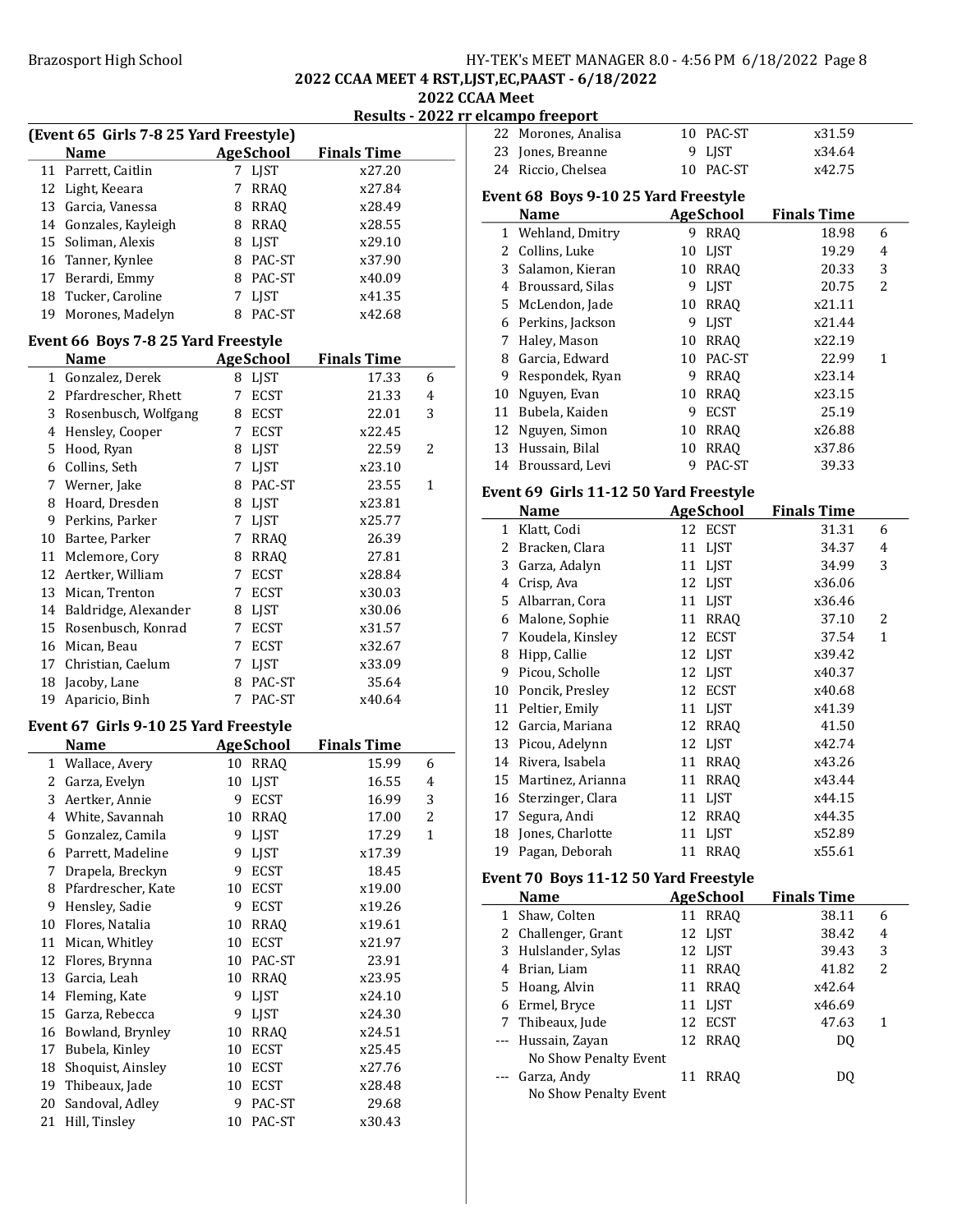# Brazosport High School **HY-TEK's MEET MANAGER 8.0 - 4:56 PM 6/18/2022** Page 9 2022 CCAA MEET 4 RST,LJST,EC,PAAST - 6/18/2022

2022 CCAA Meet

| Results - 2022 rr elcampo freeport |  |  |  |
|------------------------------------|--|--|--|
|                                    |  |  |  |

| Event 71 Girls 13-14 50 Yard Freestyle |                                                         |                   |                    |   |  |  |
|----------------------------------------|---------------------------------------------------------|-------------------|--------------------|---|--|--|
|                                        | <b>Name</b>                                             | <b>AgeSchool</b>  | <b>Finals Time</b> |   |  |  |
|                                        | 1 Wilkinson, Julia                                      | 13 LJST           | 31.75              | 6 |  |  |
|                                        | 2 Harris, Bailey                                        | 14 LJST           | 32.13              | 4 |  |  |
| 3                                      | White, Emmah                                            | 13 RRAQ           | 33.53              | 3 |  |  |
|                                        | 4 Taylor, Jordyn                                        | 14 RRAQ           | 33.80              | 2 |  |  |
|                                        | 5 Jones, Allie                                          | <b>LJST</b><br>13 | x37.79             |   |  |  |
|                                        | 6 Sosienski, Sophia                                     | 14<br><b>RRAQ</b> | x38.01             |   |  |  |
|                                        | 7 Riccio, Brigid                                        | 13<br>PAC-ST      | 38.56              | 1 |  |  |
| 8                                      | Cline, Reese                                            | 14<br><b>LJST</b> | x42.22             |   |  |  |
|                                        | Event 72 Boys 13-14 50 Yard Freestyle                   |                   |                    |   |  |  |
|                                        | <b>Name</b>                                             | <b>AgeSchool</b>  | <b>Finals Time</b> |   |  |  |
|                                        | 1 Rivera-Acevedo, Will                                  | 14 RRAQ           | 24.08              | 6 |  |  |
|                                        | 2 Albarran, Benjamin                                    | 13 LJST           | 26.09              | 4 |  |  |
|                                        | 3 Aguirre, Julian                                       | 14 ECST           | 28.74              | 3 |  |  |
|                                        | 4 Wilkinson, Jonathan                                   | 13 LJST           | 29.68              | 2 |  |  |
|                                        | 5 McLendon, Jodi                                        | 14 RRAQ           | 33.80              | 1 |  |  |
| 6                                      | Spring, Dean                                            | <b>ECST</b><br>13 | 40.66              |   |  |  |
| 7                                      | Trammell, Jake                                          | 13<br>PAC-ST      | 53.13              |   |  |  |
|                                        |                                                         |                   |                    |   |  |  |
|                                        | Event 73 Girls 15-18 50 Yard Freestyle<br><b>Name</b>   | <b>AgeSchool</b>  | <b>Finals Time</b> |   |  |  |
|                                        | 1 Light, Ava                                            | 15<br>RRAQ        | 27.83              | 6 |  |  |
|                                        | 2 Malone, Bailey                                        | <b>RRAQ</b><br>18 | 27.97              | 4 |  |  |
|                                        |                                                         |                   |                    |   |  |  |
| 3                                      | Salamon, Colette                                        | 15 RRAQ           | x29.68             |   |  |  |
|                                        | 4 Cantu, Andriana                                       | 15<br>RRAQ        | x32.17             |   |  |  |
|                                        | 5 Reuschle, Anna                                        | 15 LJST           | 32.26              | 3 |  |  |
|                                        | 6 Riccio, Lavery                                        | 16 PAC-ST         | 32.85              | 2 |  |  |
|                                        | 7 Adams, Alana                                          | 15 RRAQ           | x33.57             |   |  |  |
|                                        | 8 Juarez, Abby                                          | 15<br>RRAQ        | x33.90             |   |  |  |
|                                        | 9 Martinez, Bianca                                      | 15<br><b>RRAQ</b> | x36.75             |   |  |  |
| 10                                     | Song, Jiaying                                           | <b>RRAQ</b><br>16 | x39.23             |   |  |  |
|                                        | Event 74 Boys 15-18 50 Yard Freestyle                   |                   |                    |   |  |  |
|                                        | <b>Name</b>                                             | <b>AgeSchool</b>  | <b>Finals Time</b> |   |  |  |
|                                        | 1 Garner, Zane                                          | 16 ECST           | 23.13              | 6 |  |  |
|                                        | 2 Peralta, Jonathan                                     | 15<br><b>RRAQ</b> | 24.14              | 4 |  |  |
| 3                                      | Felan, Colin                                            | 18<br><b>RRAQ</b> | 24.50              | 3 |  |  |
| 4                                      | Esparza, Ethan                                          | 15<br><b>RRAQ</b> | x24.51             |   |  |  |
| 5                                      | Sugawara, Ian                                           | 16 RRAQ           | x26.06             |   |  |  |
|                                        | *6 Kubecka, Ty                                          | 17<br>PAC-ST      | 27.63              | 2 |  |  |
|                                        | *6 Sauceda, Christian                                   | 15<br>RRAQ        | x27.63             |   |  |  |
|                                        |                                                         |                   |                    |   |  |  |
|                                        | 8 Gonzales, Diego                                       | 15 RRAQ           | x28.42             |   |  |  |
| 9                                      | Brian, Jonny                                            | <b>RRAQ</b><br>17 | x28.84             |   |  |  |
| 10                                     | Mody, Nakul                                             | RRAQ<br>17        | x31.38             |   |  |  |
|                                        | 11 Castillo, Matthew                                    | <b>RRAQ</b><br>16 | x38.13             |   |  |  |
| 12                                     | Castillo, Noah                                          | <b>RRAQ</b><br>16 | x40.90             |   |  |  |
|                                        | Event 75 Women 19 & Over 50 Yard Freestyle              |                   |                    |   |  |  |
|                                        | Name                                                    | <b>AgeSchool</b>  | <b>Finals Time</b> |   |  |  |
| 1                                      | Hoard, Missy                                            | 40 LJST           | 36.14              | 6 |  |  |
| 2                                      | Garza, Amanda                                           | 35<br>LJST        | 36.39              | 4 |  |  |
| 3                                      | Albarran, Celeste                                       | 41<br>LJST        | x40.01             |   |  |  |
|                                        |                                                         |                   |                    |   |  |  |
|                                        | Event 76 Men 19 & Over 50 Yard Freestyle<br><b>Name</b> | <b>AgeSchool</b>  | <b>Finals Time</b> |   |  |  |

|                                | лениро и сероге                        |         |   |             |                                        |   |  |  |
|--------------------------------|----------------------------------------|---------|---|-------------|----------------------------------------|---|--|--|
|                                | 2 Hoard, Jack                          |         |   | 39 LJST     | 30.12                                  | 4 |  |  |
|                                | Event 77 Girls 8 & Under 100 Yard IM   |         |   |             |                                        |   |  |  |
|                                | <b>Name</b>                            |         |   |             | <b>Example 2 AgeSchool</b> Finals Time |   |  |  |
|                                | 1 Taylor, Tynslee                      |         |   | 8 LJST      | 1:49.76                                | 6 |  |  |
|                                | 53.70                                  | 56.06   |   |             |                                        |   |  |  |
|                                | Event 78 Boys 8 & Under 100 Yard IM    |         |   |             |                                        |   |  |  |
|                                | <b>Name</b>                            |         |   | AgeSchool   | <b>Finals Time</b>                     |   |  |  |
|                                | 1 Malota, CJ                           |         |   | 8 RRAQ      | 1:39.62                                | 6 |  |  |
|                                | 47.55                                  | 52.07   |   |             |                                        |   |  |  |
|                                | 2 Kallus, Gabriel                      |         |   | 8 ECST      | 2:15.20                                | 4 |  |  |
|                                | $1:02.30$ $1:12.90$                    |         |   |             |                                        |   |  |  |
|                                | <b>Event 79 Girls 9-10 100 Yard IM</b> |         |   |             |                                        |   |  |  |
|                                | Name AgeSchool                         |         |   |             | <b>Finals Time</b>                     |   |  |  |
|                                | 1 Newell, Skyler                       |         |   | 10 RRAQ     | 1:38.22                                | 6 |  |  |
|                                | 45.63                                  | 52.59   |   |             |                                        |   |  |  |
|                                | 2 Gonzalez, Camila                     |         |   | 9 LJST      | 1:38.85                                | 4 |  |  |
|                                | 44.84                                  | 54.01   |   |             |                                        |   |  |  |
|                                | 3 Quinn, Hudson                        |         |   | 10 LIST     | 1:42.24                                | 3 |  |  |
|                                | 50.78                                  | 51.46   |   |             |                                        |   |  |  |
|                                | 4 Garza, Evelyn                        |         |   | 10 LIST     | x1:47.70                               |   |  |  |
|                                | 54.78                                  | 52.92   |   |             |                                        |   |  |  |
|                                | 5 Cline, Evelyn                        |         |   | 10 LJST     | x1:52.61                               |   |  |  |
|                                | 51.63                                  | 1:00.98 |   |             |                                        |   |  |  |
|                                | --- Garza, Marisa                      |         |   | 10 RRAQ     | DQ                                     |   |  |  |
|                                | 51.68                                  | 51.72   |   |             |                                        |   |  |  |
|                                | --- Payne, Adysen                      |         |   | 10 LJST     | DQ                                     |   |  |  |
|                                | 40.82                                  | 51.91   |   |             |                                        |   |  |  |
| Event 80 Boys 9-10 100 Yard IM |                                        |         |   |             |                                        |   |  |  |
|                                | <b>Name</b>                            |         |   | AgeSchool   | <b>Finals Time</b>                     |   |  |  |
|                                | 1 Tucker, Caleb                        |         |   | 10 LJST     | 1:43.49                                | 6 |  |  |
|                                | 49.60                                  | 53.89   |   |             |                                        |   |  |  |
|                                | 2 Toran, Ezra                          |         | 9 | <b>RRAQ</b> | 1:45.63                                | 4 |  |  |
|                                | 51.96                                  | 53.67   |   |             |                                        |   |  |  |

#### Event 79 Girls 9-10 100 Yard IM

|                                 | 1 Newell, Skyler   |         |    | 10 RRAO     | 1:38.22  | 6 |  |
|---------------------------------|--------------------|---------|----|-------------|----------|---|--|
|                                 | 45.63              | 52.59   |    |             |          |   |  |
|                                 | 2 Gonzalez, Camila |         | 9  | <b>LIST</b> | 1:38.85  | 4 |  |
|                                 | 44.84              | 54.01   |    |             |          |   |  |
| 3                               | Quinn, Hudson      |         |    | 10 LIST     | 1:42.24  | 3 |  |
|                                 | 50.78              | 51.46   |    |             |          |   |  |
| 4                               | Garza, Evelyn      |         |    | 10 LJST     | x1:47.70 |   |  |
|                                 | 54.78              | 52.92   |    |             |          |   |  |
| 5.                              | Cline, Evelyn      |         |    | 10 LIST     | x1:52.61 |   |  |
|                                 | 51.63              | 1:00.98 |    |             |          |   |  |
|                                 | Garza, Marisa      |         | 10 | <b>RRAO</b> | DO.      |   |  |
|                                 | 51.68              | 51.72   |    |             |          |   |  |
|                                 | Payne, Adysen      |         |    | 10 LIST     | DO.      |   |  |
|                                 | 40.82              | 51.91   |    |             |          |   |  |
| Event 80  Bovs 9-10 100 Yard IM |                    |         |    |             |          |   |  |

# $\overline{\phantom{0}}$ 51.96 53.67 --- Souers, Mark 10 RRAQ DQ 55.81 1:00.65 --- Moreno, Noah 9 LJST DQ 47.40 57.07

# Event 81 Girls 11-12 100 Yard IM

| <b>Name</b>     |         |                                                                                    | <b>Finals Time</b>                                                          |                          |
|-----------------|---------|------------------------------------------------------------------------------------|-----------------------------------------------------------------------------|--------------------------|
|                 |         |                                                                                    | 1:27.08                                                                     | 6                        |
| 41.66           | 45.42   |                                                                                    |                                                                             |                          |
|                 |         |                                                                                    | 1:28.72                                                                     | 4                        |
| 41.29           | 47.43   |                                                                                    |                                                                             |                          |
|                 |         |                                                                                    | 1:37.21                                                                     | 3                        |
| 45.39           | 51.82   |                                                                                    |                                                                             |                          |
| 4 Crisp, Ava    |         |                                                                                    | 1:37.33                                                                     | $\overline{\mathcal{L}}$ |
| 46.70           | 50.63   |                                                                                    |                                                                             |                          |
| 5 Crisp, Claire |         |                                                                                    | x1:39.43                                                                    |                          |
| 49.31           | 50.12   |                                                                                    |                                                                             |                          |
|                 |         |                                                                                    | x2:02.54                                                                    |                          |
| 1:02.50         | 1:00.04 |                                                                                    |                                                                             |                          |
|                 |         | 1 Bracken, Sierra<br>2 Blackmon, Abigail<br>3 Hodges, Kyleigh<br>6 Perkins, Reagan | AgeSchool<br>11 LJST<br>12 RRAO<br>12 RRAO<br>12 LIST<br>11 LIST<br>11 LIST |                          |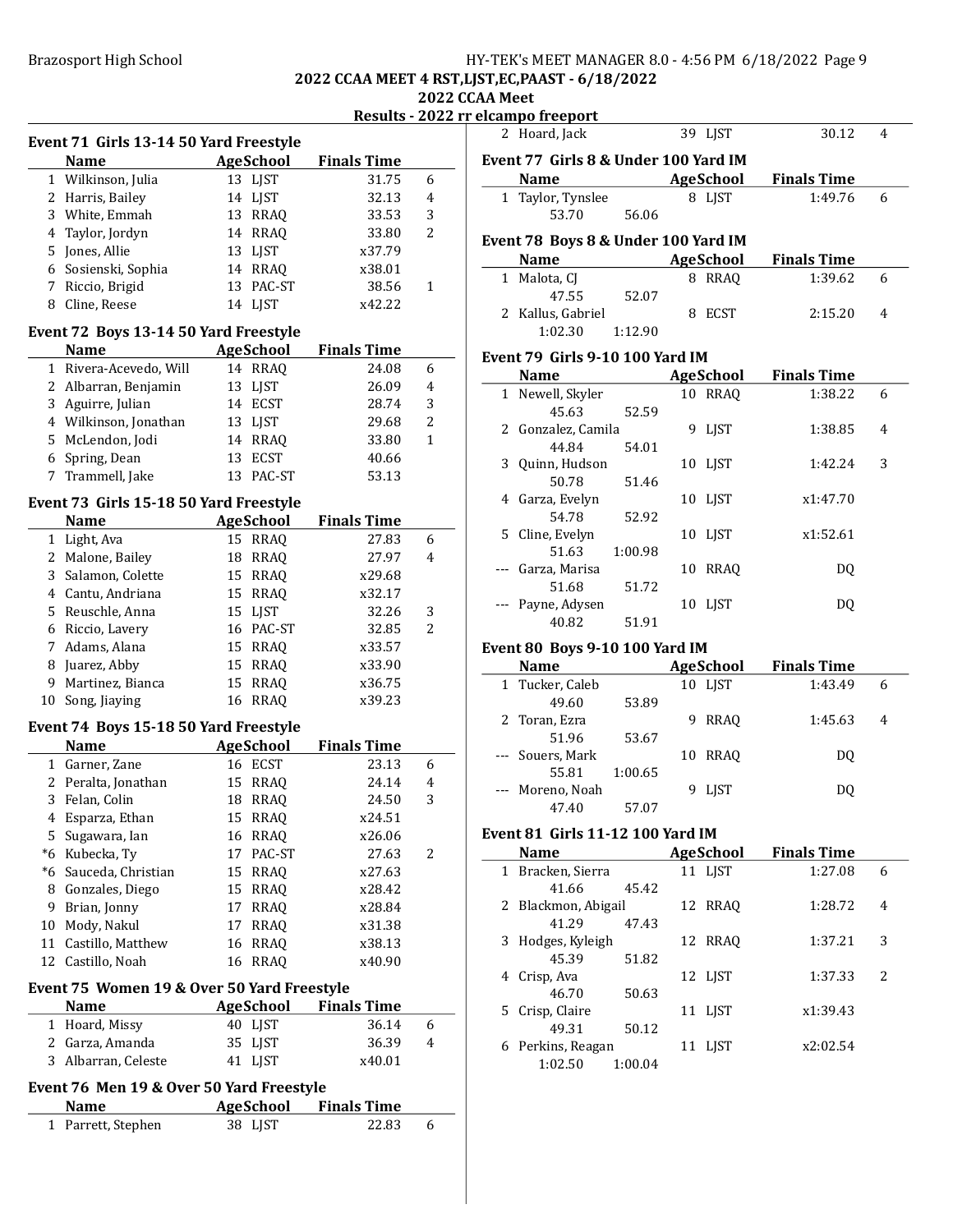# Brazosport High School **HY-TEK's MEET MANAGER 8.0 - 4:56 PM 6/18/2022** Page 10 2022 CCAA MEET 4 RST,LJST,EC,PAAST - 6/18/2022

2022 CCAA Meet

| Results - 2022 rr elcampo freeport |
|------------------------------------|
|                                    |

| Event 82 Boys 11-12 100 Yard IM    |                                         |    |                             |                               |   |  |
|------------------------------------|-----------------------------------------|----|-----------------------------|-------------------------------|---|--|
|                                    | <b>Name</b>                             |    | AgeSchool                   | <b>Finals Time</b>            |   |  |
|                                    | 1 Colligan, Gage                        |    | 12 RRAQ                     | 1:18.67                       | 6 |  |
|                                    | 2 Pyeatt, Carson                        | 12 | <b>LJST</b>                 | 1:20.26                       | 4 |  |
|                                    | 3 Lewis, James                          |    | 11 RRAQ                     | 1:57.83                       | 3 |  |
|                                    | <b>Event 83 Girls 13-14 100 Yard IM</b> |    |                             |                               |   |  |
|                                    |                                         |    |                             |                               |   |  |
|                                    | <b>Name</b>                             |    | <b>AgeSchool</b><br>13 ECST | <b>Finals Time</b><br>1:20.11 | 6 |  |
|                                    | 1 Chilton, Kate<br>2 Ping, Micaela      |    | 14 RRAQ                     | 1:22.60                       | 4 |  |
|                                    | 3 Taylor, Jordyn                        |    | 14 RRAQ                     | 1:34.15                       | 3 |  |
|                                    | --- Miller, Kalei                       |    | 13 RRAQ                     | DQ                            |   |  |
|                                    |                                         |    |                             |                               |   |  |
|                                    | Event 84 Boys 13-14 100 Yard IM         |    |                             |                               |   |  |
|                                    | Name                                    |    | <b>AgeSchool</b>            | <b>Finals Time</b>            |   |  |
|                                    | 1 Rivera-Acevedo, Will                  |    | 14 RRAQ                     | 1:03.37                       | 6 |  |
|                                    | 2 Albarran, Benjamin                    |    | 13 LJST                     | 1:09.49                       | 4 |  |
|                                    | 3 Gonzales, Dylan                       |    | 13 RRAQ                     | 1:14.47                       | 3 |  |
|                                    | Event 85 Girls 15-18 100 Yard IM        |    |                             |                               |   |  |
|                                    | <b>Name</b>                             |    | AgeSchool                   | <b>Finals Time</b>            |   |  |
|                                    | 1 Light, Ava                            |    | 15 RRAQ                     | 1:10.63                       | 6 |  |
|                                    | 2 Garza, Danica                         |    | 15 RRAQ                     | 1:13.75                       | 4 |  |
|                                    | 3 Trevino, Estela                       |    | 15 RRAQ                     | x1:17.34                      |   |  |
|                                    | 4 Cantu, Andriana                       |    | 15 RRAQ                     | x1:25.92                      |   |  |
|                                    | 5 Adams, Alana                          |    | 15 RRAQ                     | x1:38.92                      |   |  |
|                                    | Event 86 Boys 15-18 100 Yard IM         |    |                             |                               |   |  |
|                                    | <b>Name</b>                             |    | <b>AgeSchool</b>            | <b>Finals Time</b>            |   |  |
|                                    | 1 Masters, George                       |    | 15 RRAQ                     | 58.81                         | 6 |  |
|                                    | 2 Peralta, Jonathan                     |    | 15 RRAQ                     | 59.62                         | 4 |  |
|                                    | 3 Esparza, Ethan                        |    | 15 RRAQ                     | x1:01.44                      |   |  |
|                                    | 4 Spurlock, Britt                       |    | 15 RRAQ                     | x1:04.51                      |   |  |
|                                    | 5 Sugawara, Ian                         |    | 16 RRAQ                     | x1:05.93                      |   |  |
|                                    | 6 Sugawara, Connor                      |    | 16 RRAQ                     | x1:06.00                      |   |  |
|                                    | 7 Rilliet, IV, Wayne                    |    | 15 RRAQ                     | x1:14.58                      |   |  |
|                                    | --- Ponzi, Trey                         |    | 18 LJST                     | DQ                            |   |  |
|                                    | No Show Penalty Event - Misc            |    |                             |                               |   |  |
|                                    | --- Sauceda, Christian                  |    | 15 RRAQ                     | DQ                            |   |  |
|                                    | Event 87 Women 19 & Over 100 Yard IM    |    |                             |                               |   |  |
|                                    | <b>Name</b>                             |    | <b>AgeSchool</b>            | <b>Finals Time</b>            |   |  |
| 1                                  | Chancoco, Gemini                        |    | 24 RRAQ                     | 1:21.00                       | 6 |  |
|                                    | 2 Albarran, Celeste                     | 41 | <b>LJST</b>                 | 1:44.54                       | 4 |  |
|                                    | --- Garza, Amanda                       | 35 | <b>LJST</b>                 | D <sub>0</sub>                |   |  |
|                                    |                                         |    |                             |                               |   |  |
| Event 88 Men 19 & Over 100 Yard IM |                                         |    |                             |                               |   |  |
|                                    | Name                                    |    | <b>AgeSchool</b>            | <b>Finals Time</b>            |   |  |
| 1                                  | Griffith, Dustin                        |    | 21 RRAQ                     | 1:11.89                       | 6 |  |
|                                    | Event 89 Girls 9-10 100 Yard Freestyle  |    |                             |                               |   |  |
|                                    | <b>Name</b>                             |    | <b>AgeSchool</b>            | <b>Finals Time</b>            |   |  |
|                                    | 1 White, Savannah                       | 10 | <b>RRAQ</b>                 | 1:23.02                       | 6 |  |
|                                    | 2 Quinn, Hudson                         | 10 | LJST                        | 1:26.15                       | 4 |  |
| 3                                  | Flores, Natalia                         |    | 10 RRAQ                     | 1:37.08                       | 3 |  |
|                                    | 4 Parrett, Madeline                     | 9  | <b>LJST</b>                 | 1:37.21                       | 2 |  |
| 5                                  | Song, Longmei                           | 9. | <b>RRAQ</b>                 | x1:57.17                      |   |  |
|                                    |                                         |    |                             |                               |   |  |

|                                                                 | Event 90 Boys 9-10 100 Yard Freestyle       |                  |                         |   |  |  |  |  |
|-----------------------------------------------------------------|---------------------------------------------|------------------|-------------------------|---|--|--|--|--|
|                                                                 | <b>Name</b>                                 | <b>AgeSchool</b> | <b>Finals Time</b>      |   |  |  |  |  |
| $\mathbf{1}$                                                    | Sauceda, Greyson                            | 10 RRAQ          | 1:23.23                 | 6 |  |  |  |  |
|                                                                 | 2 Thacker, Zeb                              | 9<br><b>RRAQ</b> | 1:39.55                 | 4 |  |  |  |  |
|                                                                 | 3 Collins, Luke                             | 10 LJST          | 1:40.21                 | 3 |  |  |  |  |
|                                                                 | 4 Salamon, Kieran                           | 10 RRAQ          | x1:43.95                |   |  |  |  |  |
|                                                                 | 5 Kocich, Austin                            | 9 RRAQ           | x1:49.35                |   |  |  |  |  |
|                                                                 | 6 Wehland, Dmitry                           | <b>RRAQ</b><br>9 | x1:49.87                |   |  |  |  |  |
|                                                                 | Event 91 Girls 11-12 200 Yard Freestyle     |                  |                         |   |  |  |  |  |
|                                                                 | <b>Name</b>                                 | <b>AgeSchool</b> | <b>Finals Time</b>      |   |  |  |  |  |
|                                                                 | 1 Garza, Adalyn                             | 11 LJST          | 2:45.60                 | 6 |  |  |  |  |
|                                                                 | 2 Albarran, Cora                            | 11 LJST          | 3:03.42                 | 4 |  |  |  |  |
|                                                                 | 3 Stuart, Maddie                            | 11 RRAQ          | 3:06.89                 | 3 |  |  |  |  |
|                                                                 | 4 Malone, Sophie                            | 11 RRAQ          | 3:12.84                 | 2 |  |  |  |  |
|                                                                 | 5 Perkins, Reagan                           | 11 LJST          | x3:40.24                |   |  |  |  |  |
|                                                                 |                                             |                  |                         |   |  |  |  |  |
|                                                                 | Event 92 Boys 11-12 200 Yard Freestyle      |                  |                         |   |  |  |  |  |
|                                                                 | <b>Name</b>                                 | <b>AgeSchool</b> | <b>Finals Time</b>      |   |  |  |  |  |
|                                                                 | 1 Myers, Bear                               | 12 RRAQ          | 3:03.45                 | 6 |  |  |  |  |
|                                                                 | 2 Ping, Brandon                             | 12 RRAQ          | 3:19.31                 | 4 |  |  |  |  |
|                                                                 | 3 Shaw, Colten                              | 11 RRAQ          | x3:42.52                |   |  |  |  |  |
|                                                                 | Event 93 Girls 13-14 200 Yard Freestyle     |                  |                         |   |  |  |  |  |
|                                                                 | <b>Name</b>                                 | <b>AgeSchool</b> | <b>Finals Time</b>      |   |  |  |  |  |
|                                                                 | 1 Wilkinson, Julia                          | 13 LJST          | 2:44.13                 | 6 |  |  |  |  |
|                                                                 |                                             |                  |                         |   |  |  |  |  |
| Event 94 Boys 13-14 200 Yard Freestyle<br>AgeSchool Finals Time |                                             |                  |                         |   |  |  |  |  |
|                                                                 | <b>Name</b><br>1 Ruiz, Alex                 |                  | 2:35.13                 | 6 |  |  |  |  |
| 13 RRAQ                                                         |                                             |                  |                         |   |  |  |  |  |
|                                                                 | Event 95 Girls 15-18 200 Yard Freestyle     |                  |                         |   |  |  |  |  |
|                                                                 | <b>Name</b>                                 | AgeSchool        | <b>Finals Time</b>      |   |  |  |  |  |
|                                                                 | 1 Salamon, Colette                          | 15 RRAQ          | 2:23.44                 | 6 |  |  |  |  |
|                                                                 | 2 Reuschle, Anna                            | 15 LJST          | 2:26.94                 | 4 |  |  |  |  |
|                                                                 | 3 Faccini, Paula                            | 15 RRAQ          | 2:29.32                 | 3 |  |  |  |  |
|                                                                 | Event 96 Boys 15-18 200 Yard Freestyle      |                  |                         |   |  |  |  |  |
|                                                                 | <b>Name</b>                                 | <b>AgeSchool</b> | <b>Finals Time</b>      |   |  |  |  |  |
|                                                                 | 1 Masters, George                           | 15 RRAQ          | 1:55.82                 | 6 |  |  |  |  |
|                                                                 | 2 Peralta, Jonathan                         | 15 RRAQ          | 1:56.34                 | 4 |  |  |  |  |
|                                                                 | 3 Goodrich, Dustin                          | 17 RRAQ          | x2:02.39                |   |  |  |  |  |
| 4                                                               | Trammell, James                             | 15 PAC-ST        | 2:40.88                 | 3 |  |  |  |  |
|                                                                 | Event 97 Women 19 & Over 200 Yard Freestyle |                  |                         |   |  |  |  |  |
|                                                                 | Name                                        | <b>AgeSchool</b> | <b>Finals Time</b>      |   |  |  |  |  |
|                                                                 | 1 Pierce, Morgan                            | 19 RRAQ          | 2:38.98                 | 6 |  |  |  |  |
|                                                                 |                                             |                  |                         |   |  |  |  |  |
| Event 99 Girls 8 & Under 100 Yard Freestyle Relay               |                                             |                  |                         |   |  |  |  |  |
|                                                                 | <b>Team</b>                                 | <b>Relay</b>     | <b>Finals Time</b>      |   |  |  |  |  |
| $\mathbf{1}$                                                    | PAC-ST                                      | A                | 1:29.96                 | 8 |  |  |  |  |
|                                                                 | 1) Flores, Caelyn 8                         |                  | 2) Aparicio, Isabelle 8 |   |  |  |  |  |
|                                                                 | 3) Aparicio, Alivia 8                       |                  | 4) Kubecka, Bailey 8    |   |  |  |  |  |
|                                                                 | 2 RRAQ                                      | A                | 1:31.57                 | 4 |  |  |  |  |
|                                                                 | 1) Souers, Mae 8                            |                  | 2) Sauceda, Sophia 8    |   |  |  |  |  |
|                                                                 | 3) Park, Priya 8                            |                  | 4) Rivera, Victoria 8   |   |  |  |  |  |
|                                                                 | 3 LJST                                      | A                | 1:37.84                 | 2 |  |  |  |  |
|                                                                 | 1) Ermel, Adelynn 7                         |                  | 2) Parrett, Caitlin 7   |   |  |  |  |  |
|                                                                 | 3) Crowder, Brylynn 8                       |                  | 4) Taylor, Tynslee 8    |   |  |  |  |  |
|                                                                 |                                             |                  |                         |   |  |  |  |  |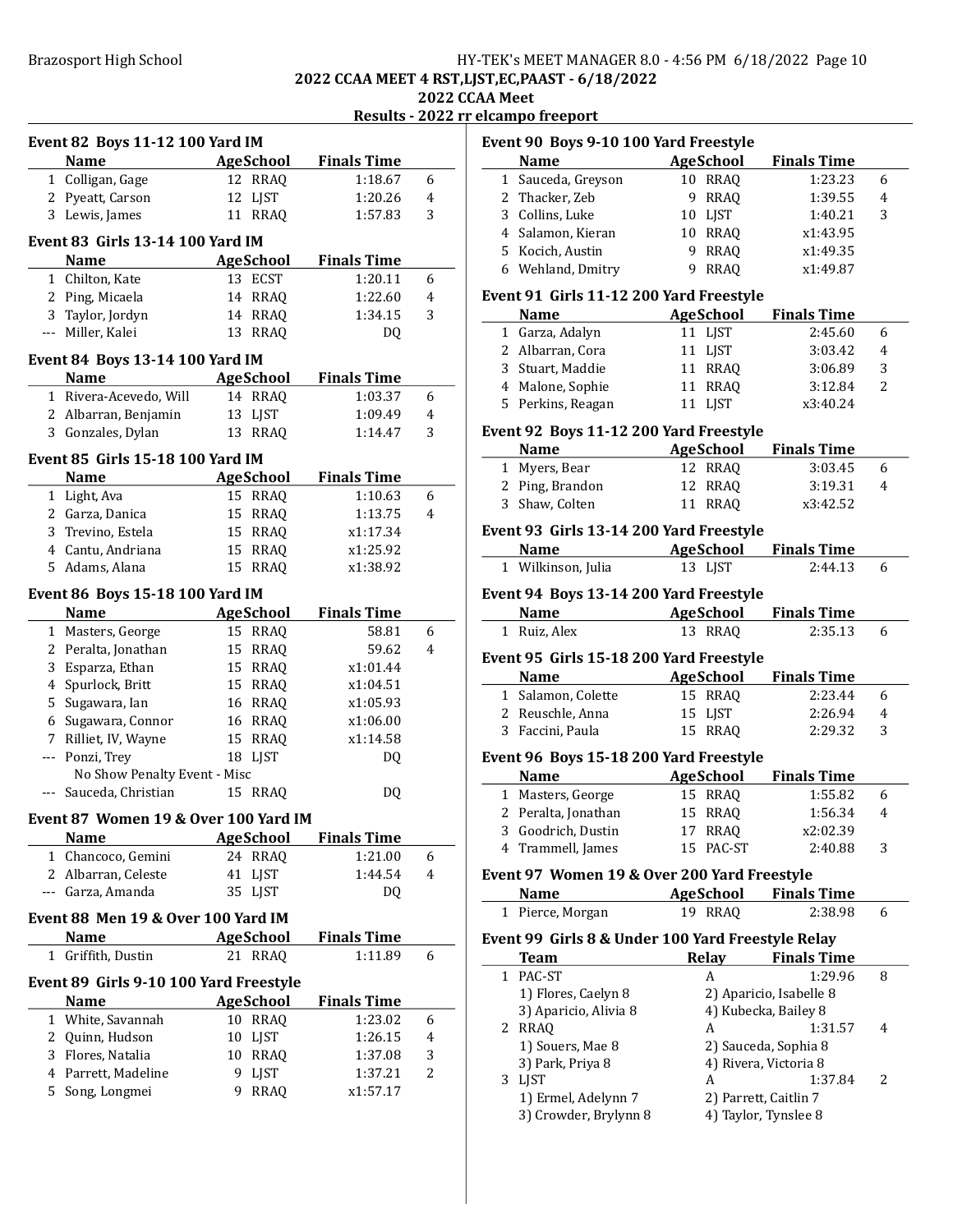### Brazosport High School **HY-TEK's MEET MANAGER 8.0 - 4:56 PM 6/18/2022** Page 11 2022 CCAA MEET 4 RST,LJST,EC,PAAST - 6/18/2022 2022 CCAA Meet

#### Results - 2022 rr elcampo freeport

|    | <b>Team</b>                                       | <b>Relay</b>    | <b>Finals Time</b>        |   |
|----|---------------------------------------------------|-----------------|---------------------------|---|
| 4  | <b>RRAO</b>                                       | B               | x2:08.96                  |   |
|    | 1) Wallace, Riley 6                               |                 | 2) Morgan, Savannah 6     |   |
|    | 3) Park, Soniya 5                                 |                 | 4) Miller, Julia 6        |   |
| 5. | LIST                                              | B               | x2:17.61                  |   |
|    | 1) Soliman, Alexis 8                              |                 | 2) Tucker, Caroline 7     |   |
|    | 3) Fleming, Julia 6                               |                 | 4) Garza, Anika 7         |   |
|    | Event 100 Boys 8 & Under 100 Yard Freestyle Relay |                 |                           |   |
|    | <b>Team</b>                                       | Relay           | <b>Finals Time</b>        |   |
|    | 1 LJST                                            | A               | 1:24.98                   | 8 |
|    | 1) Hood, Ryan 8                                   |                 | 2) Collins, Seth 7        |   |
|    | 3) Hoard, Dresden 8                               |                 | 4) Gonzalez, Derek 8      |   |
| 2  | ECST                                              | A               | 1:29.73                   | 4 |
|    | 1) Hensley, Cooper 7                              |                 | 2) Pfardrescher, Rhett 7  |   |
|    | 3) Kallus, Gabriel 8                              |                 | 4) Rosenbusch, Wolfgang 8 |   |
| 3  | <b>RRAO</b>                                       | A               | 1:51.09                   | 2 |
|    | 1) Bartee, Parker 7                               |                 | 2) Malota, Mase 6         |   |
|    | 3) Mclemore, Cory 8                               | 4) Malota, CJ 8 |                           |   |
| 4  | <b>ECST</b>                                       | B               | x2:09.00                  |   |
|    | 1) Kallus, Xavier 6                               |                 | 2) Reck, Cameron 6        |   |
|    | 3) Rosenbusch, Konrad 7                           |                 |                           |   |
| 5. | PAC-ST                                            | A               | 2:11.61                   |   |
|    | 1) Jacoby, Lane 8                                 |                 | 2) Aparicio, Binh 7       |   |
|    | 3) Kubecka, Clint 6                               |                 | 4) Werner, Jake 8         |   |
| 6  | LJST                                              | B               | x2:18.81                  |   |
|    | 1) Christian, Caelum 7                            |                 | 2) Hood, Drew 6           |   |
|    | 3) Arguello, William 6                            |                 | 4) Perkins, Parker 7      |   |

(Event 99 Girls 8 & Under 100 Yard Freestyle Relay)

### Event 101 Girls 9-10 100 Yard Freestyle Relay

|           | Team                     | Relay | <b>Finals Time</b>     |   |
|-----------|--------------------------|-------|------------------------|---|
| $1 \quad$ | <b>LIST</b>              | A     | 1:08.17                | 8 |
|           | 1) Parrett, Madeline 9   |       | 2) Garza, Evelyn 10    |   |
|           | 3) Quinn, Hudson 10      |       | 4) Payne, Adysen 10    |   |
| 2         | <b>RRAO</b>              | A     | 1:09.24                | 4 |
|           | 1) Newell, Skyler 10     |       | 2) Garza, Marisa 10    |   |
|           | 3) Wallace, Avery 10     |       | 4) White, Savannah 10  |   |
|           | 3 LJST                   | B     | x1:22.24               |   |
|           | 1) Cline, Evelyn 10      |       | 2) Ponzi, Lainey 9     |   |
|           | 3) Castor, Aleara 9      |       | 4) Gonzalez, Camila 9  |   |
| 4         | <b>ECST</b>              | A     | 1:27.28                | 2 |
|           | 1) Hensley, Sadie 9      |       | 2) Bubela, Kinley 10   |   |
|           | 3) Pfardrescher, Kate 10 |       | 4) Drapela, Breckyn 9  |   |
| 5.        | <b>RRAO</b>              | B     | x1:30.54               |   |
|           | 1) Garcia, Leah 10       |       | 2) Song, Longmei 9     |   |
|           | 3) Bowland, Brynley 10   |       | 4) Flores, Natalia 10  |   |
| 6         | PAC-ST                   | A     | 1:49.51                |   |
|           | 1) Nguyen, Melanie 9     |       | 2) Morones, Analisa 10 |   |
|           | 3) Sandoval, Adley 9     |       | 4) Flores, Brynna 10   |   |
| 7         | PAC-ST                   | B     | x2:33.62               |   |
|           | 1) Hill, Tinsley 10      |       | 2) Bernardi, Edie 10   |   |
|           | 3) Berardi, Emmy 8       |       | 4) Garcia, Evelyn 6    |   |

## Event 102 Boys 9-10 100 Yard Freestyle Relay

| Team                | Relav             | <b>Finals Time</b>    |  |
|---------------------|-------------------|-----------------------|--|
| 1 LIST              |                   | 1:13.57               |  |
| 1) Tucker, Caleb 10 |                   | 2) Perkins, Jackson 9 |  |
| 3) Collins, Luke 10 | 4) Moreno, Noah 9 |                       |  |

|   | 2 RRAO                | А                      | 1:13.85  |  |
|---|-----------------------|------------------------|----------|--|
|   | 1) Kocich, Austin 9   | 2) Thacker, Zeb 9      |          |  |
|   | 3) Souers, Mark 10    | 4) Sauceda, Greyson 10 |          |  |
| 3 | <b>RRAO</b>           | В                      | x1:18.77 |  |
|   | 1) McLendon, Jade 10  | 2) Wehland, Dmitry 9   |          |  |
|   | 3) Salamon, Kieran 10 | 4) Toran, Ezra 9       |          |  |
| 4 | <b>RRAO</b>           |                        | x1:39.51 |  |
|   | 1) Nguyen, Simon 10   | 2) Nguyen, Evan 10     |          |  |
|   | 3) Haley, Mason 10    | 4) Respondek, Ryan 9   |          |  |

### Event 103 Girls 11-12 200 Yard Freestyle Relay

|                | Team                  | Relay                 | <b>Finals Time</b>      |   |
|----------------|-----------------------|-----------------------|-------------------------|---|
|                | 1 LJST                | A                     | 2:22.87                 | 8 |
|                | 1) Garza, Adalyn 11   | 2) Crisp, Ava 12      |                         |   |
|                | 3) Bracken, Clara 11  |                       | 4) Bracken, Sierra 11   |   |
| $\overline{2}$ | <b>ECST</b>           | A                     | 2:25.87                 | 4 |
|                | 1) Klatt, Codi 12     |                       | 2) Koudela, Kinsley 12  |   |
|                | 3) Lewis, Maliyah 11  |                       | 4) Poncik, Presley 12   |   |
| 3              | RRAQ                  | A                     | 2:33.89                 | 2 |
|                | 1) Stuart, Maddie 11  |                       | 2) Hodges, Kyleigh 12   |   |
|                | 3) Malone, Sophie 11  |                       | 4) Blackmon, Abigail 12 |   |
|                | 4 LIST                | B                     | x2:47.79                |   |
|                | 1) Albarran, Cora 11  |                       | 2) Sterzinger, Clara 11 |   |
|                | 3) Hipp, Callie 12    | 4) Crisp, Claire 11   |                         |   |
| 5.             | <b>RRAO</b>           | B                     | x2:54.84                |   |
|                | 1) Garcia, Mariana 12 | 2) Segura, Andi 12    |                         |   |
|                | 3) Flores, Lupita 11  | 4) Rivera, Isabela 11 |                         |   |
| 6              | <b>LIST</b>           | C                     | x2:56.79                |   |
|                | 1) Picou, Scholle 12  |                       | 2) Perkins, Reagan 11   |   |
|                | 3) Picou, Adelynn 12  |                       | 4) Peltier, Emily 11    |   |

#### Event 104 Boys 11-12 200 Yard Freestyle Relay

| <b>Team</b>             | Relay | <b>Finals Time</b>      |   |
|-------------------------|-------|-------------------------|---|
| <b>RRAO</b>             | А     | 2:27.54                 | 8 |
| 1) Myers, Bear 12       |       | 2) Ping, Brandon 12     |   |
| 3) Lewis, James 11      |       | 4) Colligan, Gage 12    |   |
| 2 LIST                  | А     | 2:28.17                 | 4 |
| 1) Pyeatt, Carson 12    |       | 2) Ermel, Bryce 11      |   |
| 3) Hulslander, Sylas 12 |       | 4) Challenger, Grant 12 |   |
| <b>RRAO</b><br>3        | В     | x2:51.77                |   |
| 1) Garza, Andy 11       |       | 2) Luo, Justin 12       |   |
| 3) Brian, Liam 11       |       | 4) Shaw, Colten 11      |   |

### Event 105 Girls 13-14 200 Yard Freestyle Relay

| <b>Team</b>            | Relay              | <b>Finals Time</b>   |   |
|------------------------|--------------------|----------------------|---|
| 1 RRAO                 | А                  | 2:14.21              |   |
| 1) Taylor, Jordyn 14   | 2) White, Emmah 13 |                      |   |
| 3) Miller, Kalei 13    |                    | 4) Ping, Micaela 14  |   |
| 2 LIST                 | А                  | 2:25.35              | 4 |
| 1) Wilkinson, Julia 13 | 2) Cline, Reese 14 |                      |   |
| 3) Jones, Allie 13     |                    | 4) Harris, Bailey 14 |   |

# Event 107 Girls 15-18 200 Yard Freestyle Relay

 $\overline{a}$ 

| Team                   | Relay | <b>Finals Time</b>     |   |
|------------------------|-------|------------------------|---|
| RRAO                   | А     | 1:57.55                | 8 |
| 1) Light, Ava 15       |       | 2) Garza, Danica 15    |   |
| 3) Salamon, Colette 15 |       | 4) Malone, Bailey 18   |   |
| 2 RRAO                 | В     | x2:15.40               |   |
| 1) Adams, Alana 15     |       | 2) Martinez, Bianca 15 |   |
| 3) Faccini, Paula 15   |       | 4) Cantu, Andriana 15  |   |